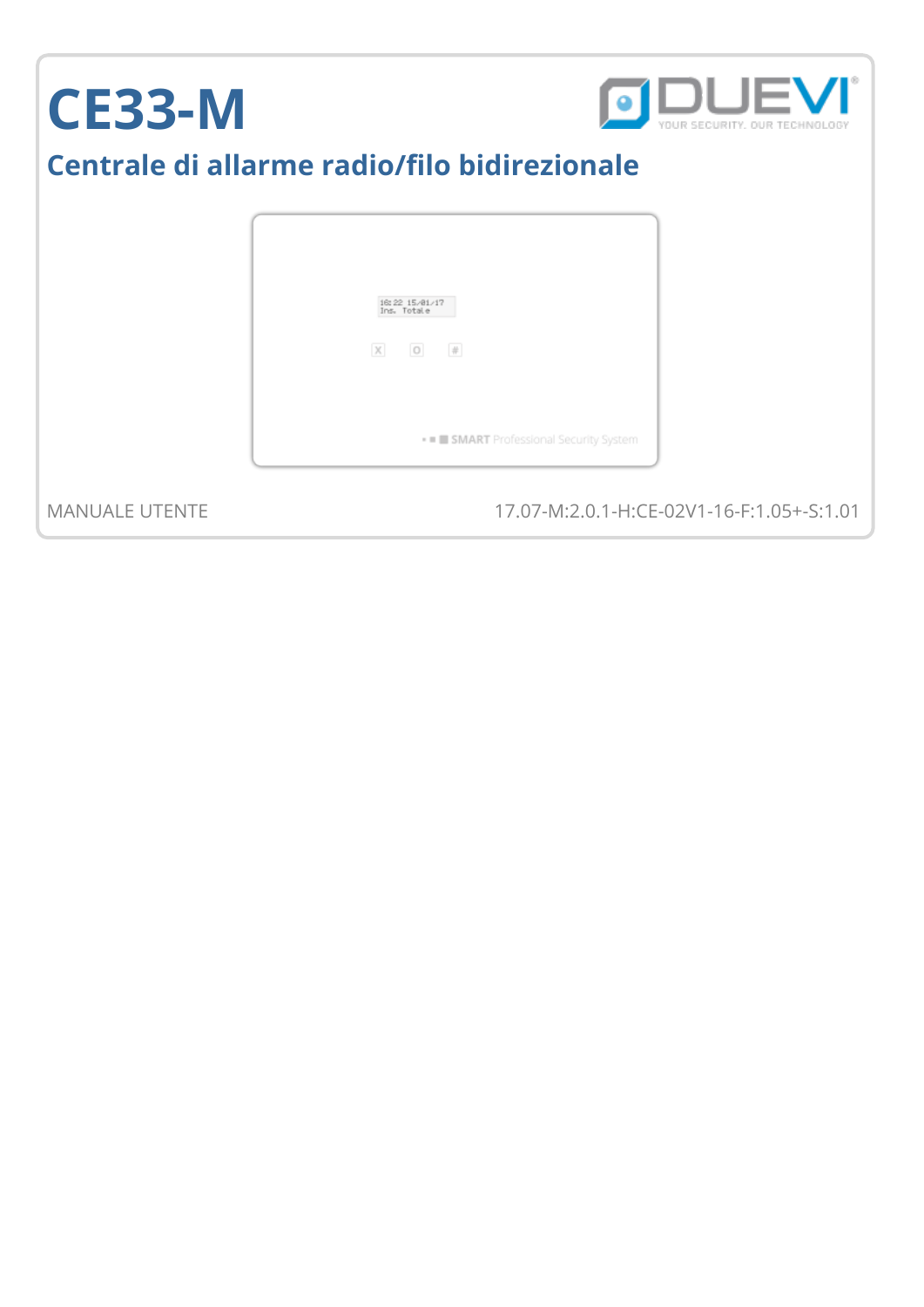### **SOMMARIO**

| 1. |       |                                                                                    |  |
|----|-------|------------------------------------------------------------------------------------|--|
|    |       |                                                                                    |  |
|    | 2.1.  |                                                                                    |  |
|    | 2.2.  |                                                                                    |  |
|    |       |                                                                                    |  |
|    | 3.1.  |                                                                                    |  |
|    | 3.2.  | ZONE ESTERNE: INLCUSE/ESCLUSE DA INSERIMENTO TOTALE E PARZIALE, DOPPIA RILEVAZIONE |  |
|    | 3.3.  |                                                                                    |  |
|    | 3.4.  |                                                                                    |  |
|    | 3.5.  |                                                                                    |  |
|    | 3.6.  |                                                                                    |  |
|    | 3.7.  |                                                                                    |  |
|    | 3.8.  |                                                                                    |  |
|    | 3.9.  |                                                                                    |  |
|    |       |                                                                                    |  |
| 5. |       |                                                                                    |  |
| 6. |       |                                                                                    |  |
|    | 6.1.  |                                                                                    |  |
|    | 6.2.  |                                                                                    |  |
|    | 6.3.  |                                                                                    |  |
|    | 6.4.  |                                                                                    |  |
|    | 6.5.  |                                                                                    |  |
|    | 6.6.  |                                                                                    |  |
|    | 6.7.  |                                                                                    |  |
|    | 6.8.  |                                                                                    |  |
|    | 6.9.  |                                                                                    |  |
|    | 6.10. | <b>PORTE APERTE: SEGNALAZIONE E INSERIMENTO.</b>                                   |  |
|    | 6.11. |                                                                                    |  |
|    | 6.12. |                                                                                    |  |
|    | 6.13. |                                                                                    |  |
|    | 6.14. |                                                                                    |  |
|    |       |                                                                                    |  |
|    |       |                                                                                    |  |
|    |       |                                                                                    |  |
|    |       |                                                                                    |  |
|    | 10.1. |                                                                                    |  |
|    | 10.2. |                                                                                    |  |
|    | 10.3. |                                                                                    |  |
|    | 10.4. |                                                                                    |  |
|    | 10.5. |                                                                                    |  |
|    | 10.6. |                                                                                    |  |
|    | 10.7. |                                                                                    |  |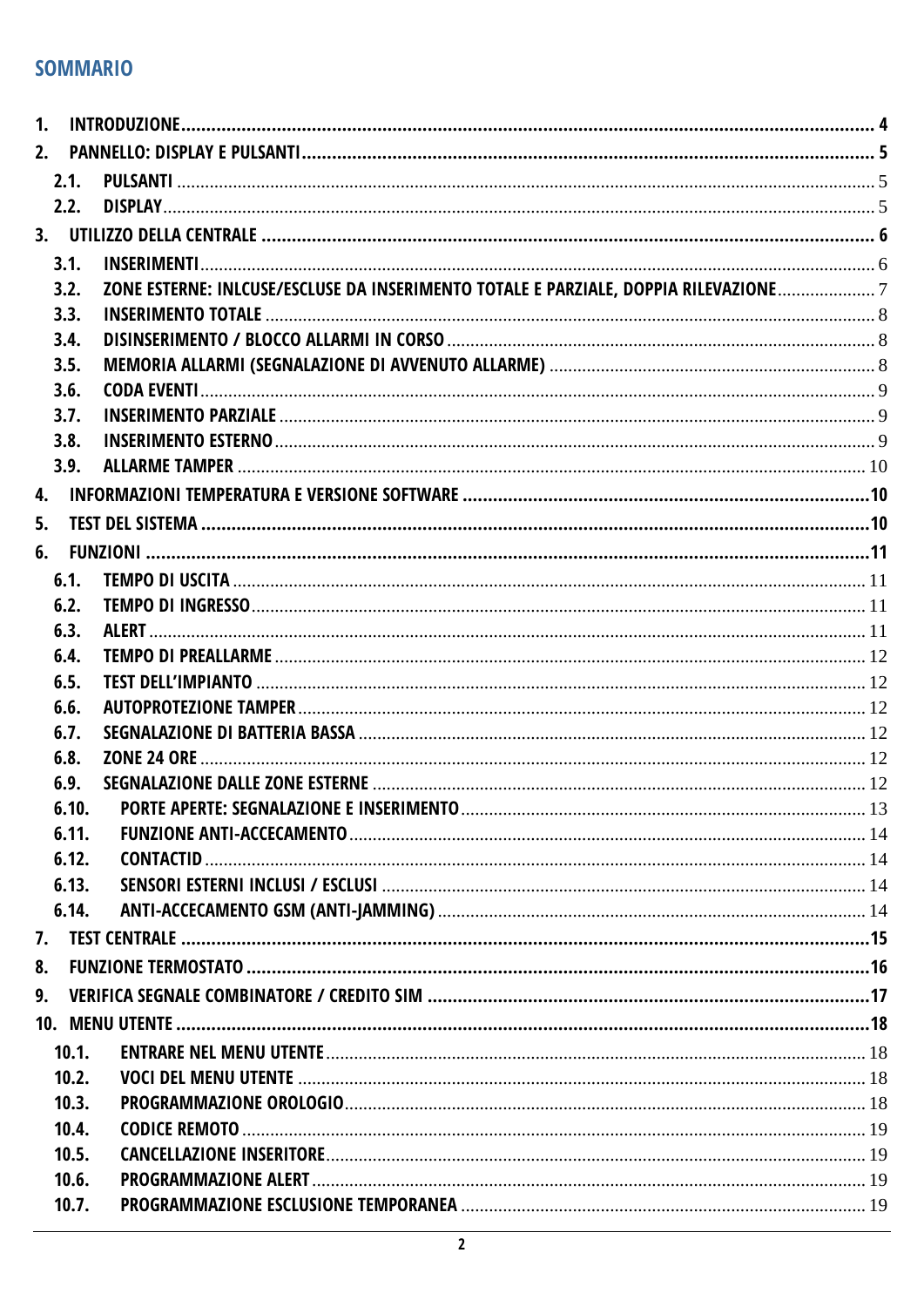| 10.8.  |  |
|--------|--|
| 10.9.  |  |
| 10.10. |  |
| 10.11. |  |
| 10.12. |  |
|        |  |
| 11.1.  |  |
|        |  |
| 12.1.  |  |
| 12.2.  |  |
| 12.3.  |  |
| 12.4.  |  |
| 12.5.  |  |
| 12.6.  |  |
| 12.7.  |  |
| 12.8.  |  |
| 12.9.  |  |
| 12.10. |  |
| 12.11. |  |
| 12.12. |  |
|        |  |
|        |  |
| 14.1.  |  |
| 14.2.  |  |
| 14.3.  |  |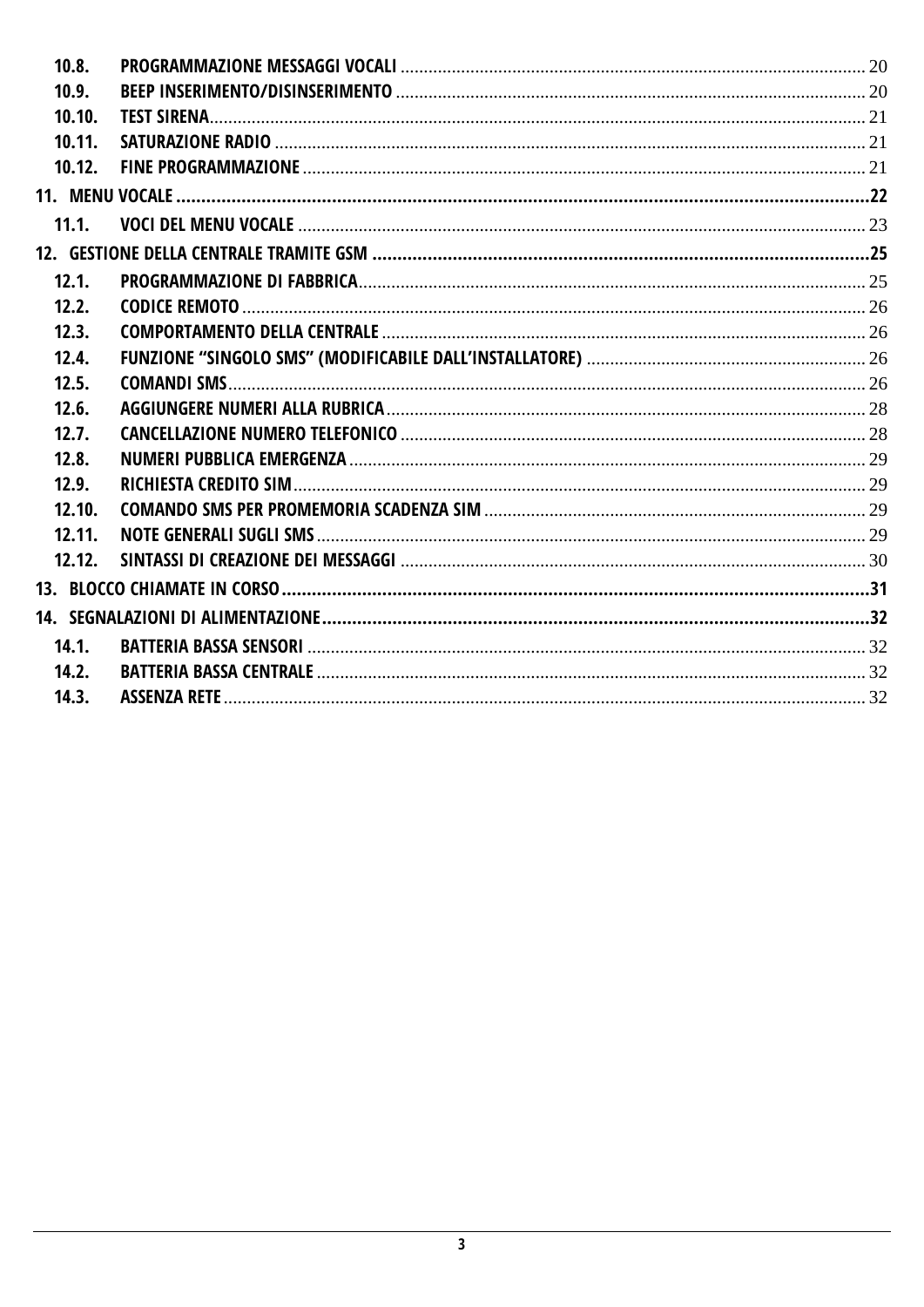## <span id="page-3-0"></span>**1. INTRODUZIONE**

**CE33-M** è una centrale antifurto a microprocessore per impianti misti con/senza fili. Il modello CE33GSM integra a bordo un combinatore telefonico senza fili su linea GSM.

#### ◭ **L'INSTALLAZIONE DEL PRODOTTO DEVE ESSERE EFFETTUATA DA PERSONALE TECNICO QUALIFICATO. L'INSTALLATORE È TENUTO A SEGUIRE LE NORME VIGENTI.**

# **CONSIGLI PER LA SICUREZZA E PER LA MANUTENZIONE**

- **NON PULIRE L'INVOLUCRO CON ALCOOL O ALTRI DETERGENTI CHIMICI, MA SOLO CON UN PANNO INUMIDITO CON**  Δ **ACQUA.**
- ◭ **IN CASO DI MALFUNZIONAMENTO NON TENTARE DI RIPARARE DA SOLI LA CENTRALE MA RIVOLGERSI AL PIÙ VICINO CENTRO DI ASSISTENZA TECNICA AUTORIZZATO.**
- **QUESTO PRODOTTO NON E' UN GIOCATTOLO. TENERE FUORI DALLA PORTATA DEI BAMBINI.**
- **QUESTO DISPOSITIVO RILEVA LA PRESENZA DI UN INTRUSO ED ATTIVA LE SIRENE. IN CASO DI ALLARME È RICHIESTO UN INTERVENTO TEMPESTIVO PER IMPEDIRE IL FURTO DI OGGETTI O IL DANNEGGIAMENTO DI COSE (A TALE SCOPO É BENE PROVVEDERE A STIPULARE UNA POLIZZA ASSICURATIVA). IL PRODUTTORE DECLINA OGNI RESPONSABILITÀ IN CASO DI FURTO O DANNO.**

**LA COMUNICAZIONE TRA I VARI COMPONENTI DELL'IMPIANTO AVVIENE IN RADIOFREQUENZA. PRIMA DELL'INSTALLAZIONE DEFINITIVA, ACCERTARSI CHE LA CENTRALE COMUNICHI CORRETTAMENTE CON TUTTE LE PERIFERICHE. POTREBBE ACCADERE INFATTI CHE LA CENTRALE NON RICEVA CORRETTAMENTE I SEGNALI DI ALCUNI SENSORI. CIÒ È IMPUTABILE ALLE CARATTERISTICHE DELL'AMBIENTE IN CUI OPERA IL SISTEMA: MURI IN CEMENTO ARMATO, BOX DI METALLO, SCAFFALI METALLICI, ETC. POSSONO CREARE PARTICOLARI CONDIZIONI DI RIFRAZIONE DEL SEGNALE O ATTENUAZIONI (AD ESEMPIO È ESPERIENZA COMUNE LA MANCANZA DI RICEZIONE DI SEGNALE DEL TELEFONO CELLULARE IN ALCUNI LUOGHI). PER EVITARE QUESTI INCONVENIENTI ED OTTENERE SEMPRE IL MASSIMO DELLE PRESTAZIONI DAL VOSTRO** 

**SISTEMA, SI RACCOMANDA DI ESEGUIRE SEMPRE ALCUNE PROVE DI POSIZIONAMENTO PRELIMINARE, IN MODO DA ACCERTARE LA BONTÀ EFFETTIVA DELLE TRASMISSIONI RADIO.**

∧ **IL PRODUTTORE NON SI RITIENE RESPONSABILE IN CASO DI USO IMPROPRIO DEL PRODOTTO, DI UN'ERRATA INSTALLAZIONE O DELLA MANCATA OSSERVANZA DELLE INDICAZIONI DI QUESTO MANUALE E DELLA MANCATA OSSERVANZA DELLA LEGISLAZIONE RELATIVA AGLI IMPIANTI ELETTRICI.**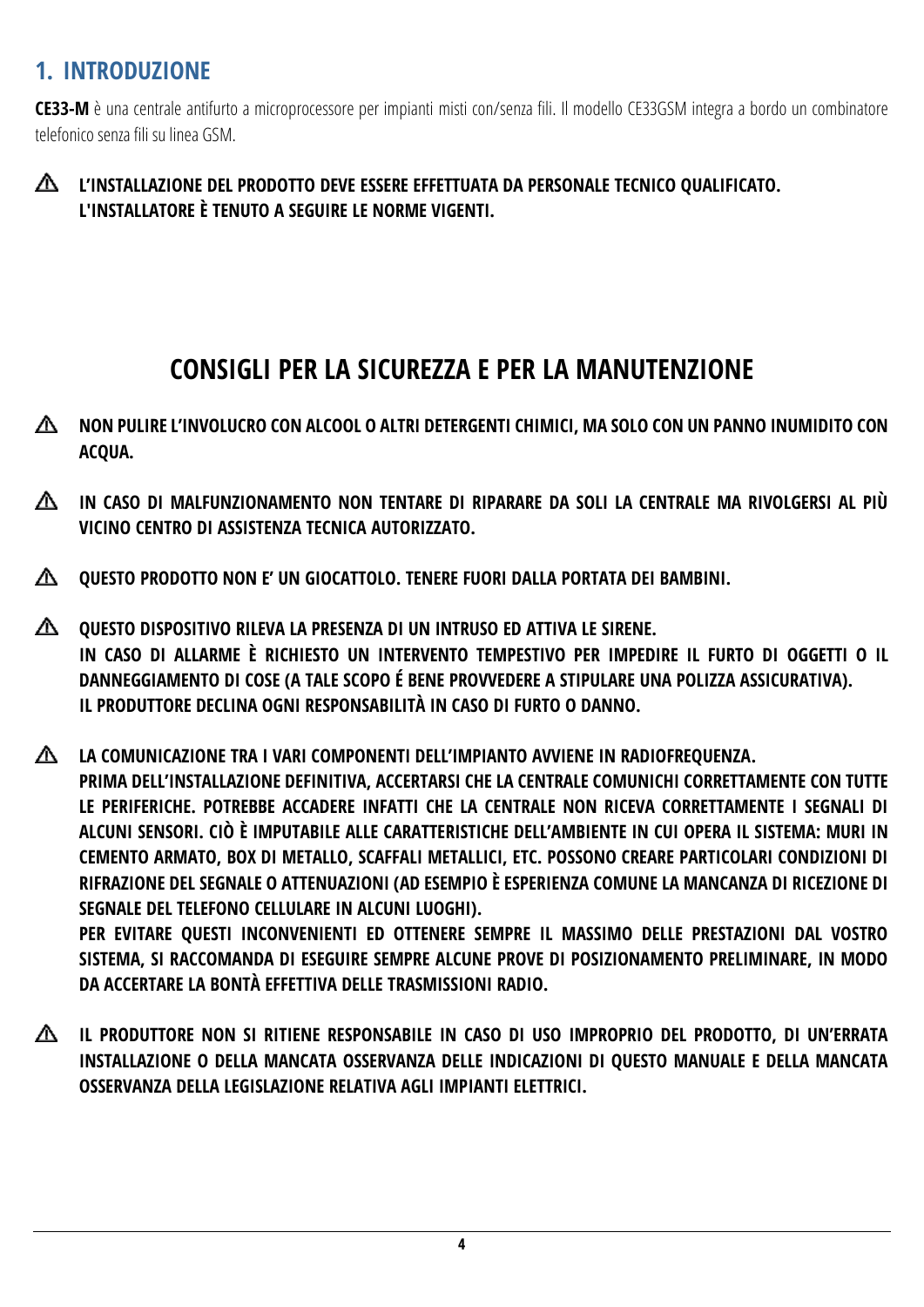## <span id="page-4-0"></span>**2. PANNELLO: DISPLAY E PULSANTI**



#### <span id="page-4-1"></span>**2.1. PULSANTI**

### **DOPO 2 MINUTI DAL DISINSERIMENTO LA CENTRALE BLOCCA I TASTI.** ѧ **PER RIABILITARE L'USO DEI TASTI ESEGUIRE UN DISINSERIMENTO (ANCHE SE LA CENTRALE E' GIA' DISINSERITA).**

|   | 16:22 15/01/17<br>Ins. Totale |   | Tasto <b>X</b> | Per 2 secondi (fino a lampeggio del display): abilita/disabilita ALERT<br>Per 5 secondi: apre il Menu Utente                           |
|---|-------------------------------|---|----------------|----------------------------------------------------------------------------------------------------------------------------------------|
|   |                               |   | Tasto <b>O</b> | Per 2 secondi (fino a lampeggio del display): visualizza la "Memoria<br>Allarmi" (se presente) / il Menu Modem GSM (se modem presente) |
| X |                               | # | Tasto #        | Per 2 secondi (fino a lampeggio del display): versione della centrale<br>Per 5 secondi: Test Centrale                                  |

#### <span id="page-4-2"></span>**2.2. DISPLAY**

La centrale mostra (a riposo, cioè disinserita e senza segnalazioni) sul display LCD:

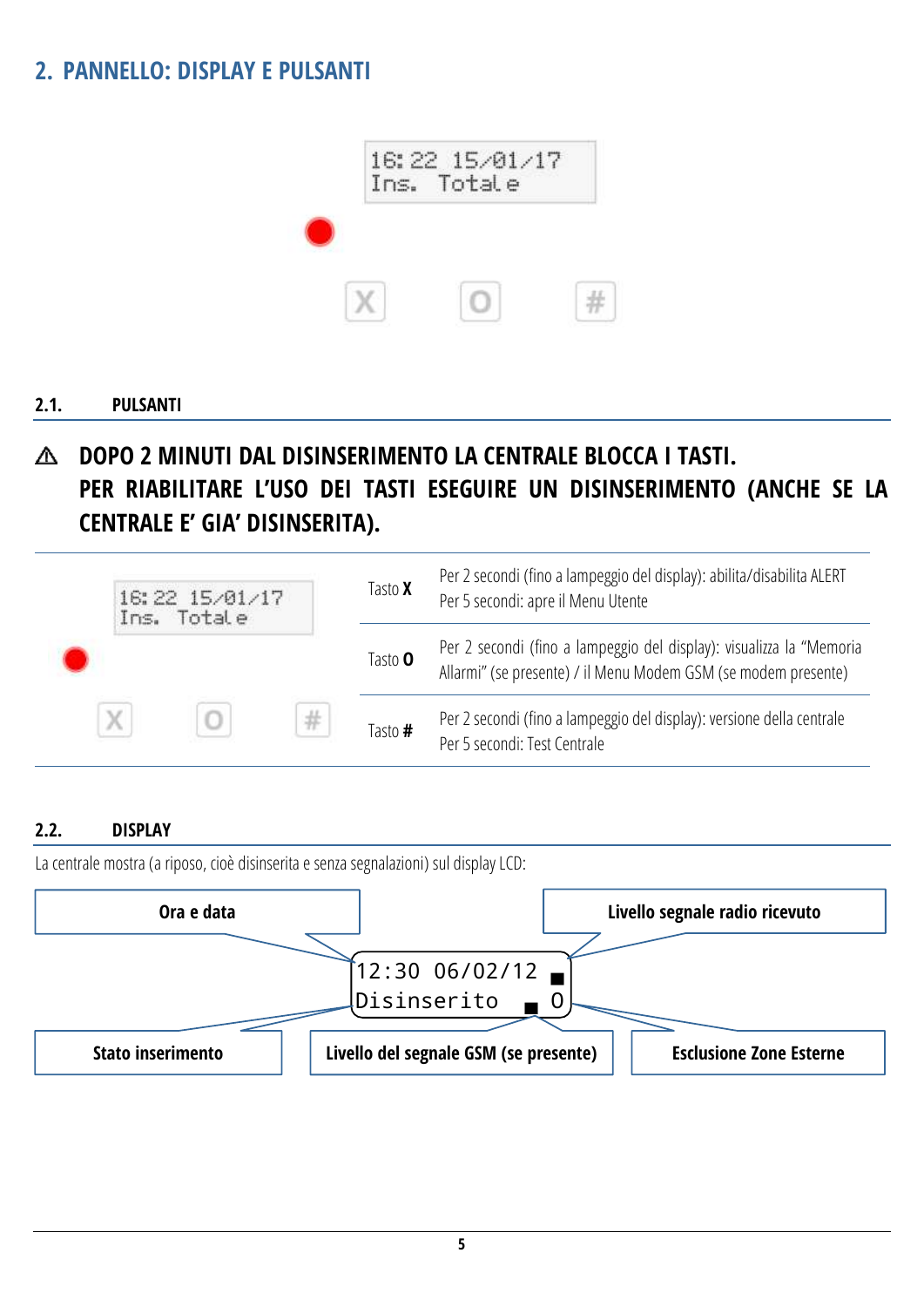## <span id="page-5-0"></span>**3. UTILIZZO DELLA CENTRALE**

#### <span id="page-5-1"></span>**3.1. INSERIMENTI**

Ciascunazona filo o radio può essere programmata per appartenere ad uno solo dei tre tipi di inserimento: **T** = Totale, **P** = Parziale, **E** = Esterno.

La centrale può essere inserita in tre modi diversi:

| <b>INSERIMENTO</b> |         | <b>ZONE ATTIVE</b> |           |  |  |
|--------------------|---------|--------------------|-----------|--|--|
| TOTAI F            | $T+P+E$ | oppure             | $T + P^*$ |  |  |
| PAR7IAI F          | $P + E$ | oppure             | D*        |  |  |
| <b>FSTERNO</b>     |         |                    |           |  |  |

**\*** Se le zone **E** sono escluse dall'inserimento Totale e Parziale

#### **SE NESSUN SENSORE È IMPOSTATO COME T, P OPPURE E, IL RELATIVO INSERIMENTO NON VIENE ESEGUITO.** Δ

Quando la centrale è inserita ed avviene la violazione di una zona, si potranno avere i seguenti casi:

|                          |                         | <b>ISTANTANEA</b>  |                                 | $\rightarrow$ ALLARME                          |
|--------------------------|-------------------------|--------------------|---------------------------------|------------------------------------------------|
|                          | ZONE T                  | RITARDATA          | $\rightarrow$ TEMPO DI INGRESSO | $\rightarrow$ ALLARME                          |
|                          | ZONE P                  | <b>ISTANTANEA</b>  |                                 | $\rightarrow$ ALLARME                          |
| <b>INSERITO TOTALE</b>   |                         | RITARDATA          | $\rightarrow$ TEMPO DI INGRESSO | $\rightarrow$ ALLARME                          |
|                          | ZONE E <sup>(1)</sup>   | <b>ISTANTANEA</b>  |                                 | > ALLARME / SUONERIA / SILENZIO <sup>(2)</sup> |
|                          |                         | RITARDATA          | $\rightarrow$ TEMPO DI INGRESSO | > ALLARME / SUONERIA / SILENZIO <sup>(2)</sup> |
|                          | ZONE 24H                |                    |                                 | > ALLARME / SUONERIA / SILENZIO <sup>(2)</sup> |
|                          |                         |                    |                                 |                                                |
|                          | ZONE T                  | <b>DISATTIVATE</b> |                                 | $\rightarrow$ NO ALLARME                       |
|                          | ZONE P                  | <b>ISTANTANEA</b>  | $\rightarrow$ TEMPO PREALLARME  | $\rightarrow$ ALLARME                          |
|                          |                         | RITARDATA          | $\rightarrow$ TEMPO DI INGRESSO | $\rightarrow$ ALLARME                          |
| <b>INSERITO PARZIALE</b> | ZONE $E$ <sup>(1)</sup> | <b>ISTANTANEA</b>  |                                 | > ALLARME / SUONERIA / SILENZIO <sup>(2)</sup> |
|                          |                         | RITARDATA          | $\rightarrow$ TEMPO DI INGRESSO | > ALLARME / SUONERIA / SILENZIO <sup>(2)</sup> |
|                          | <b>ZONE 24H</b>         |                    |                                 | > ALLARME / SUONERIA / SILENZIO <sup>(2)</sup> |
|                          | ZONE T                  | <b>DISATTIVATE</b> |                                 | $\rightarrow$ NO ALLARME                       |
|                          | ZONE P                  | <b>DISATTIVATE</b> |                                 | $\rightarrow$ NO ALLARME                       |
| <b>INSERITO ESTERNO</b>  |                         | <b>ISTANTANEA</b>  |                                 | > ALLARME / SUONERIA / SILENZIO <sup>(2)</sup> |
|                          | ZONE E                  | RITARDATA          | $\rightarrow$ TEMPO DI INGRESSO | > ALLARME / SUONERIA / SILENZIO <sup>(2)</sup> |
|                          | ZONE 24H                |                    |                                 | > ALLARME / SUONERIA / SILENZIO <sup>(2)</sup> |
|                          |                         |                    |                                 |                                                |
|                          | ZONE T                  |                    |                                 | $\rightarrow$ NO SEGNALAZIONE / ALERT (3)      |
| <b>DISINSERITO</b>       | ZONE P                  |                    |                                 | $\rightarrow$ NO SEGNALAZIONE / ALERT (3)      |
|                          | ZONE E                  |                    |                                 | $\rightarrow$ NO SEGNALAZIONE / ALERT (3)      |
|                          | <b>ZONE 24H</b>         |                    |                                 | > ALLARME / SUONERIA / SILENZIO <sup>(2)</sup> |

**(1)** Le zone E possono essere escluse dagli inserimenti TOTALE e PARZIALE: in questo caso non generano allarme o suoneria.

**(2)** Il tipo di segnalazione dipende dalla programmazione data alla zona.

**(3)** La funzione Alert deve essere attiva e le zone interessate devono essere abilitate. L'Alert può essere vocale sulle zone radio.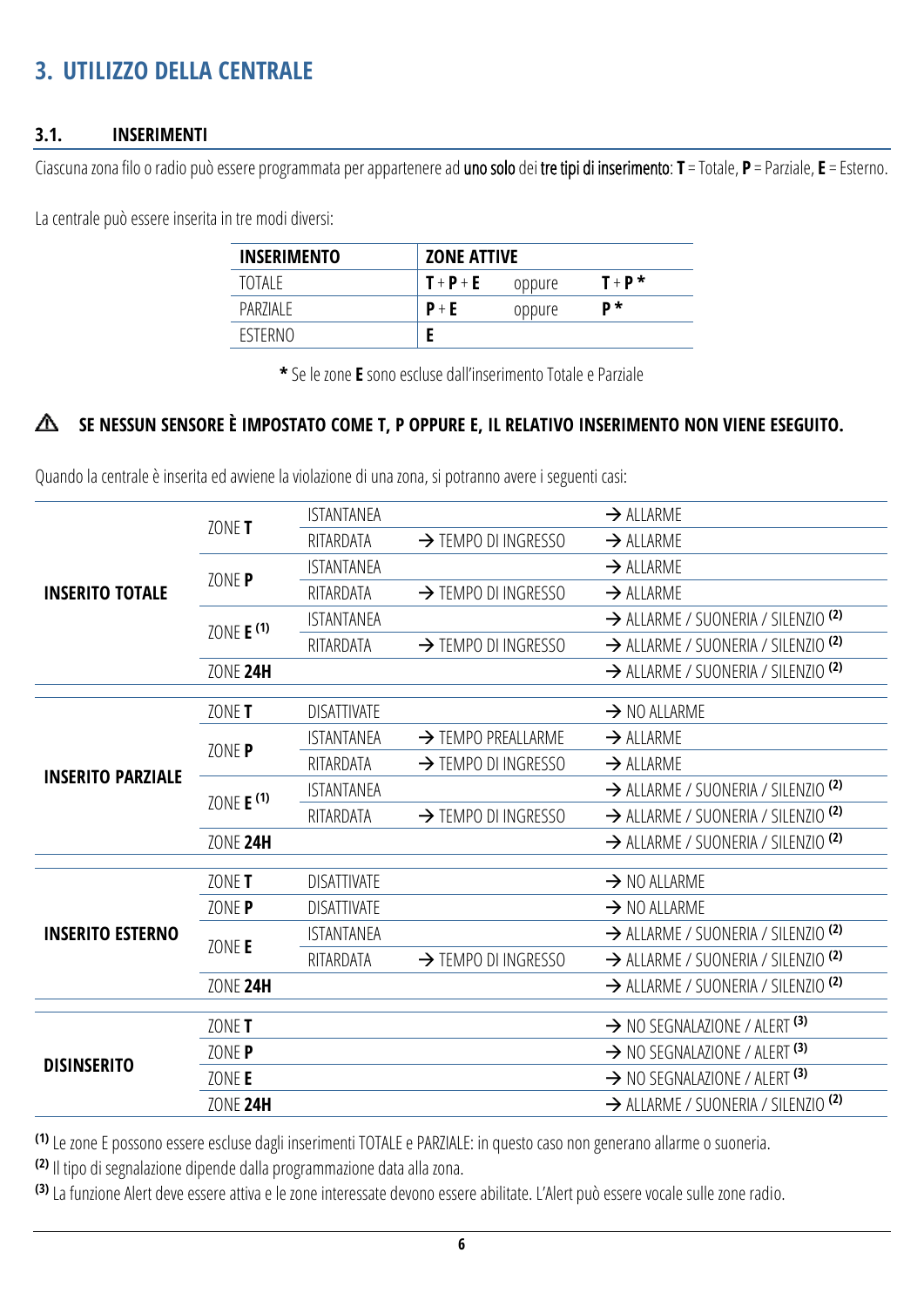Segue la descrizione dei tipi di segnalazione che la centrale emette:

**ALLARME** Suono a piena potenza dalla sirena interna ed esterna.

Durata allarme (di fabbrica, modificabile): 3 minuti

L'allarme viene interrotto al disinserimento della centrale (con visualizzazione della memoria allarmi a display).

**SUONERIA** Awiso acustico a bassa potenza dalla sirena interna (no suoni dalla sirena esterna).

Durata suoneria (di fabbrica, modificabile): 10 secondi

La suoneria viene interrotta al disinserimento della centrale.

Questo tipo di segnalazione può essere generato dalle zone E e da quelle di tipo 24 ORE

**BEEP TEMPO DI INGRESSO** Segnalazione acustica durante il tempo di Ingresso.

La durata della segnalazione di Ingresso corrisponde al tempo impostato per questa funzione.

Durata beep di Ingresso (di fabbrica, modificabile): 10 secondi

La segnalazione di Ingresso è attiva se è abilitata la funzione "Beep da centrale" (abilita anche i beep del tempo di Uscita).

Se la centrale non viene disinserita entro questo tempo, la centrale suona allarme.

**BEEP TEMPO DI USCITA** Segnalazione acustica durante il tempo di Uscita.

La durata della segnalazione di Uscita corrisponde al tempo impostato per questa funzione.

Durata beep di Uscita (di fabbrica, modificabile): 10 secondi

La segnalazione di Uscita è attiva se è abilitata la funzione "Beep da centrale" (abilita anche i beep del tempo di Ingresso).

Durante l'Uscita (cioè dopo aver dato il comando di inserimento) il tempo di Uscita viene prolungato finchè avvengono delle rilevazioni. Questo comporta che la centrale non è inserita fino al completamento del tempo di Uscita.

## **PREALLARME** Avviso acustico a bassa potenza dalla sirena interna prima dell'allarme.

Il pre-allarme è attivo solo in inserimento Parziale e solo da violazione delle zone P istantanee.

Durata pre-allarme (di fabbrica, modificabile): 60 secondi (se 0 disattiva la funzione)

Il pre-allarme è già una condizione di allarme vero e proprio, pertanto inizieranno le segnalazioni SMS e le chiamate vocali.

**BEEP INSERIMENTO/DISINSERIMENTO** Avviso acustico di cambio stato (inserimento e disinserimento) dalla sirena interna.

- **AVVISI DA ZONE "24 ORE" E TAMPER** Gli eventi sono: TAMPER (centrale, sirene ed accessori, zone filo e zone radio), anti-masking,
- 

accecamento radio dei sensori.

Ad impianto inserito questi eventi generano allarme con suonata delle sirene ad alta potenza.

Ad impianto disinserito questi eventi generano solo segnalazione di tipo suoneria.

## <span id="page-6-0"></span>**3.2. ZONE ESTERNE: INLCUSE/ESCLUSE DA INSERIMENTO TOTALE E PARZIALE, DOPPIA RILEVAZIONE**

## **INCLUSE/ESCLUSE**

Le zone programmate come ESTERNE (**E**) possono essere escluse dagli inserimenti Totale e Parziale (programmazione tecnica, da richiedere all'installatore). A riposo, sul display cambia l'indicazione dello stato:





## **DOPPIO ALLARME**

Se le zone **E** sono programmate in modo da generare solo la suoneria (e non allarme), ed avviene una rilevazione di una seconda zona **E** durante la suoneria della precedente, la centrale innalza il livello di allarme e fa suonare le sirene ad alta potenza.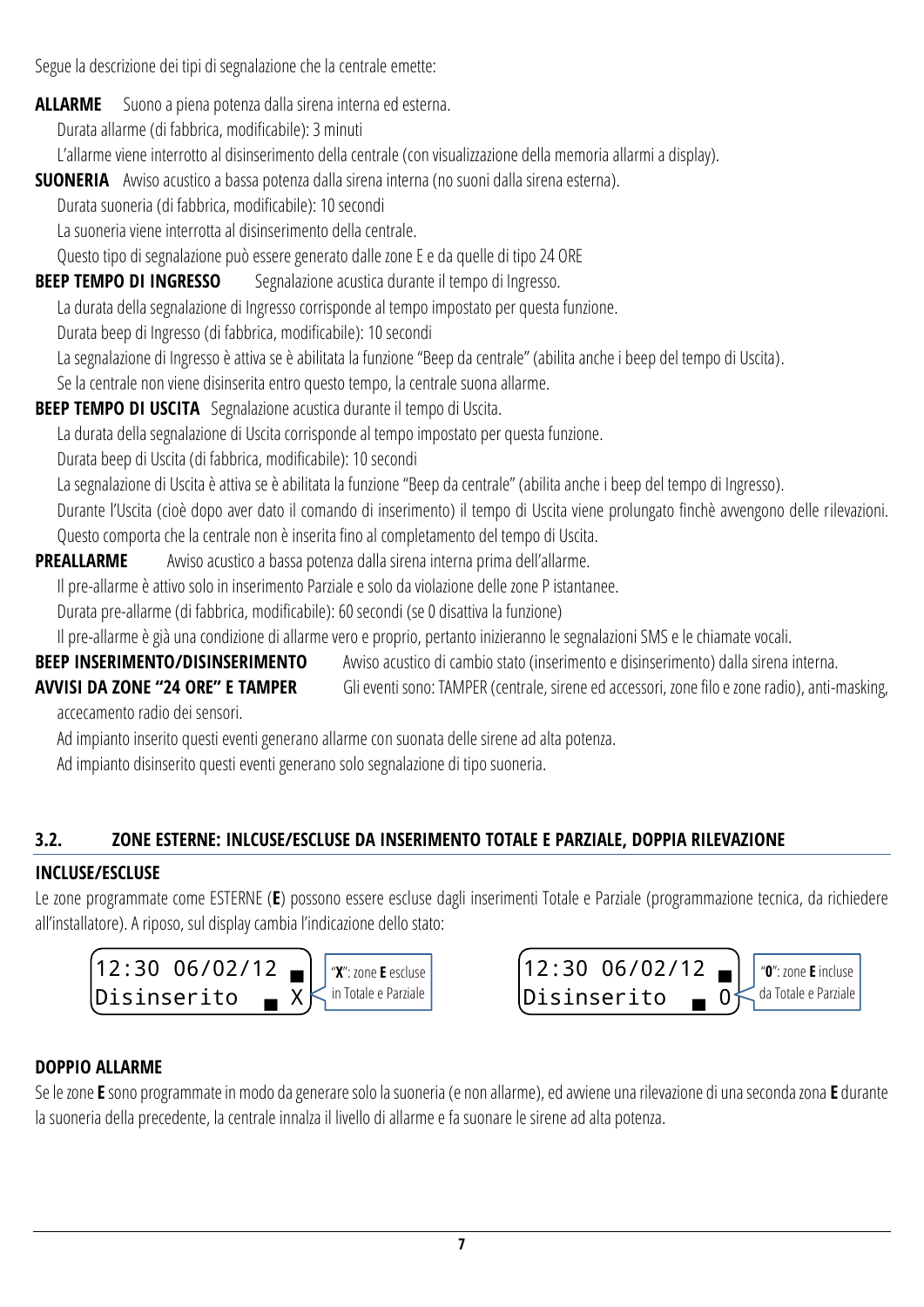### <span id="page-7-0"></span>**3.3. INSERIMENTO TOTALE**

L'impianto è inserito in modo TOTALE nel momento in cui si desidera che la centrale entri in funzione segnalando delle effrazioni, ovvero ogni qual volta un qualunque sensore (tranne quelli esclusi) rilevi un movimento.

Questo tipo di inserimento viene normalmente usato quando si è fuori casa.

Tutti i sensori che rileveranno un'effrazione attiveranno la sirena della centrale.



La durata dell'allarme è di 3 minuti per ogni evento, e può essere ripetuto al massimo 4 volte per la segnalazione proveniente da un singolo sensore durante il periodo di inserimento, e comunque per un massimo complessivo di 10 volte.

#### ѧ **VEDERE IL COMPORTAMENTO IN CASO DI PORTE APERTE NEL PARAGRAFO RELATIVO.**

## <span id="page-7-1"></span>**3.4. DISINSERIMENTO / BLOCCO ALLARMI IN CORSO**



∧ **IL DISINSERIMENTO FERMA IMMEDIATAMENTE TUTTE LE CHIAMATE E L'INVIO SMS IN CORSO. IN CASO DI ALLARMI, AL DISINSERIMENTO LA CENTRALE INDICA A DISPLAY LA PRESENZA DI "MEMORIA ALLARMI" (VEDERE PARAGRAFO "MEMORIA ALLARMI [\(SEGNALAZIONE DI AVVENUTO ALLARME\)](#page-7-2)") PER 2 MINUTI DAL DISINSERIMENTO, GLI ALLARMI TAMPER SONO DISATTIVATI.** ѧ **I TASTI VENGONO SBLOCCATI.**

### <span id="page-7-2"></span>**3.5. MEMORIA ALLARMI (SEGNALAZIONE DI AVVENUTO ALLARME)**

La centrale memorizza e visualizza i sensori che danno allarme. Dopo un evento di allarme infatti, al momento del disinserimento ed in caso di allarmi, la centrale emetterà una serie di "beep" veloci. Sul display comparirà la scritta "Memoria Allarmi".



Premendo il tasto "**O**" è possibile visualizzare in ordine cronologico la memoria degli ultimi eventi accaduti, per verificare il sensore o i sensori che hanno dato il segnale di allarme. La fine dell'elenco degli eventi è indicato da alcuni "beep". Per uscire premere brevemente il tasto "**#**".

**CANCELLARE LA MEMORIA ALLARME > PER CANCELLARE TENERE PREMUTO PER QUALCHE SECONDO (MENTRE SI È IN MEMORIA ALLARME) IL TASTO "#" SINO AD UDIRE ALCUNI "BEEP" DI CONFERMA.**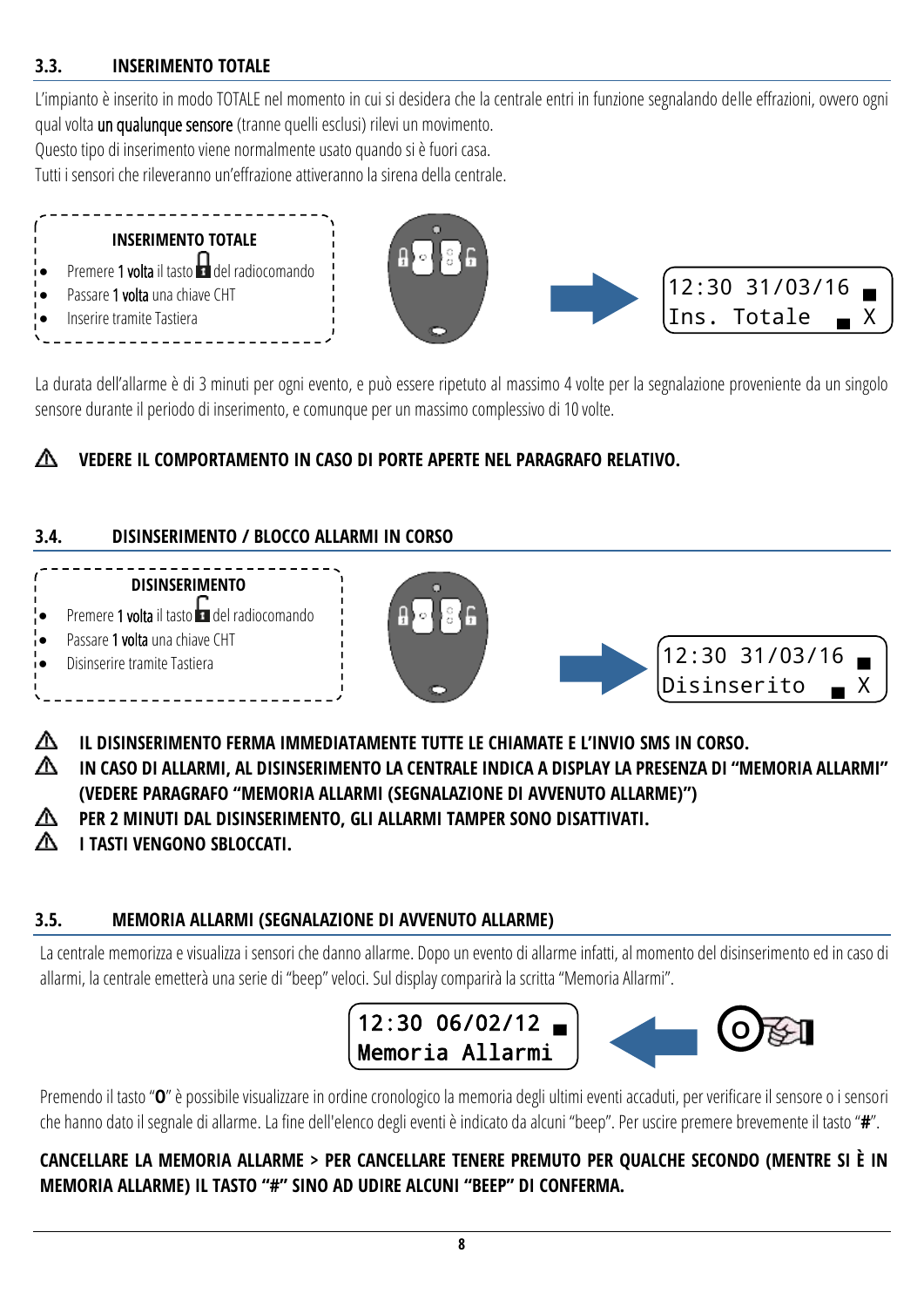### <span id="page-8-0"></span>**3.6. CODA EVENTI**

La **Coda Eventi** contiene l'elenco cronologico (dal più recente) degli ultimi 100 eventi occorsi in centrale.

Per visualizzare la Coda Eventi:

- a centrale disinserita premere per 2 secondi (fino a lampeggio del display) tasto "**O**"
- si apre il menù "Verifica Combinatore/Credito SIM"
- scorrere (col tasto "**#**") fino alla voce "Coda Eventi": la centrale emette alcuni "beep" e mostra il primo evento in elenco.
- per vedere l'evento successivo premere il tasto "**O**"
- al termine della coda la centrale emette alcuni "beep", sul display appare "Coda Eventi" dopodiché ri-inizia l'elenco degli eventi.
- Premere "**#**" per uscire.

## **SE LA CODA EVENTI È VUOTA, NON COMPARE NEL MENU "VERIFICA COMBINATORE/CREDITO SIM".**

### <span id="page-8-1"></span>**3.7. INSERIMENTO PARZIALE**

L'inserimento PARZIALE è utile nel caso si sia interessati ad attivare solo un certo numero di sensori (impostati come PARZIALI e/o ESTERNI). Un classico esempio di parzializzazione è la definizione della zona perimetrale, cioè raggruppare i sensori che difendono il perimetro dell'area protetta (sensori su porte, finestre, tapparelle, giardino).

Ad esempio di notte, quando l'utente è dentro casa (e quindi non deve esserne rilevata la presenza), ha bisogno di controllare solo porte e finestre (perimetro dell'ambiente). In questo tipo di inserimento i sensori infrarossi non sono attivi.

### **INSERIMENTO PARZIALE**

- $\bullet$  Premere 2 volte il tasto del radiocomando
- Passare 2 volte una chiave CHT
- Inserire tramite Tastiera DVTR-RT





## **VEDERE IL COMPORTAMENTO IN CASO DI PORTE APERTE NEL PARAGRAFO RELATIVO.**

### <span id="page-8-2"></span>**3.8. INSERIMENTO ESTERNO**

L'inserimento ESTERNO è una modalità prevista per attivare esclusivamente una zona di rilevazione esterna all'edificio (sensori E); i sensori T (perimetrali) e P (interni) non saranno attivati e non segnaleranno allarme o intrusione nel caso di attività all'interno delle zone da loro controllate.

Ad esempio può essere usato quando l'utente desidera muoversi liberamente all'interno dell'edificio avendo la sicurezza di un allarme in caso di eventuali intrusioni dall'esterno (zona controllata dai sensori Esterni).







**SE LE ZONE E SONO IMPOSTATE COME AVVISO "SUONERIA", QUANDO VIOLATE PROVOCHERANNO UN AVVISO ACUSTICO A BASSA POTENZA DALLA SIRENA INTERNA. LA DURATA DELL'AVVISO È QUELLA IMPOSTATA IN "SECONDI TEMPO SUONERIA ESTERNI".**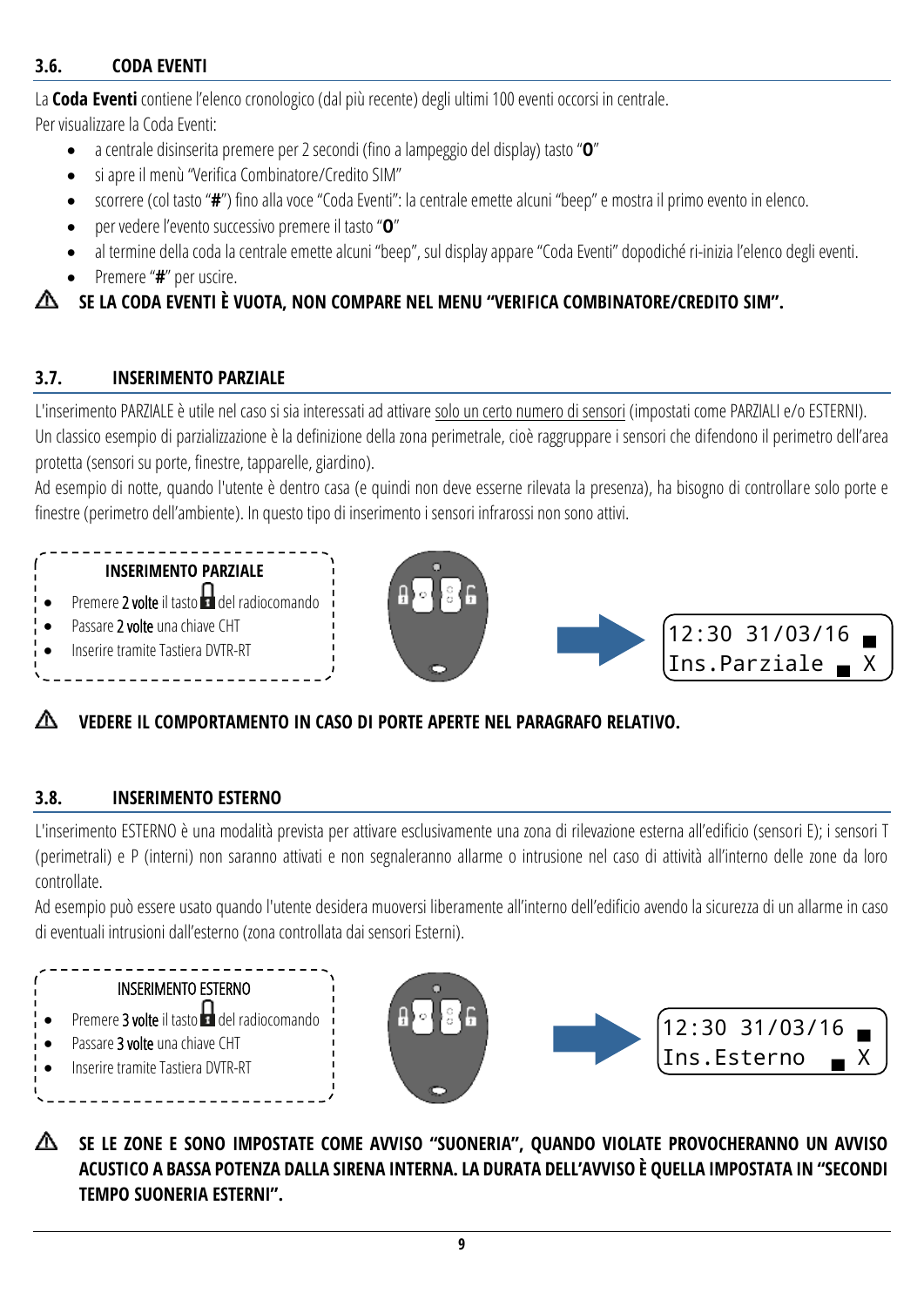### **SE LE ZONE E SONO IMPOSTATE COME AVVISO "SIRENA", QUANDO VIOLATE PROVOCHERANNO LA SUONATA AD ALTA POTENZA DELLE SIRENE (ALLARME).**

#### ∧ **VEDERE IL COMPORTAMENTO IN CASO DI PORTE APERTE NEL PARAGRAFO RELATIVO.**

### <span id="page-9-0"></span>**3.9. ALLARME TAMPER**

Il tamper interno della centrale è attivo 24h/24 (anche ad impianto disinserito). Il tamper esterno (o filo) verso le zone è attivo 24h/24 (anche ad impianto disinserito). In caso di allarme da tamper:

- Parte la segnalazione acustica (per la durata impostata) su sirena interna e esterna (se presente).
- Inizia il ciclo di chiamate voce e l'invio di SMS di allarme (se impostati).
- **L'ALLARME TAMPER VIENE ESEGUITO UNA SOLA VOLTA PER CICLO DI INSERIMENTO DOPODICHÉ VIENE DISABILITATO FINO AL DISINSERIMENTO. PERTANTO, L'ALLARME TAMPER VIENE RIABILITATO AL PROSSIMO INSERIMENTO.**

## <span id="page-9-1"></span>**4. INFORMAZIONI TEMPERATURA E VERSIONE SOFTWARE**



Vengono visualizzati:

- Versione software della centrale.
- Temperatura attuale rilevata (solo se sonda opzionale presente).

## <span id="page-9-2"></span>**5. TEST DEL SISTEMA**

Per entrare nel "Test Centrale":

- **1.** Disinserire la centrale (anche se già disinserita)
- **2.** Tenere premuto il tasto "**#**" finché appare "Test Centrale" sul display

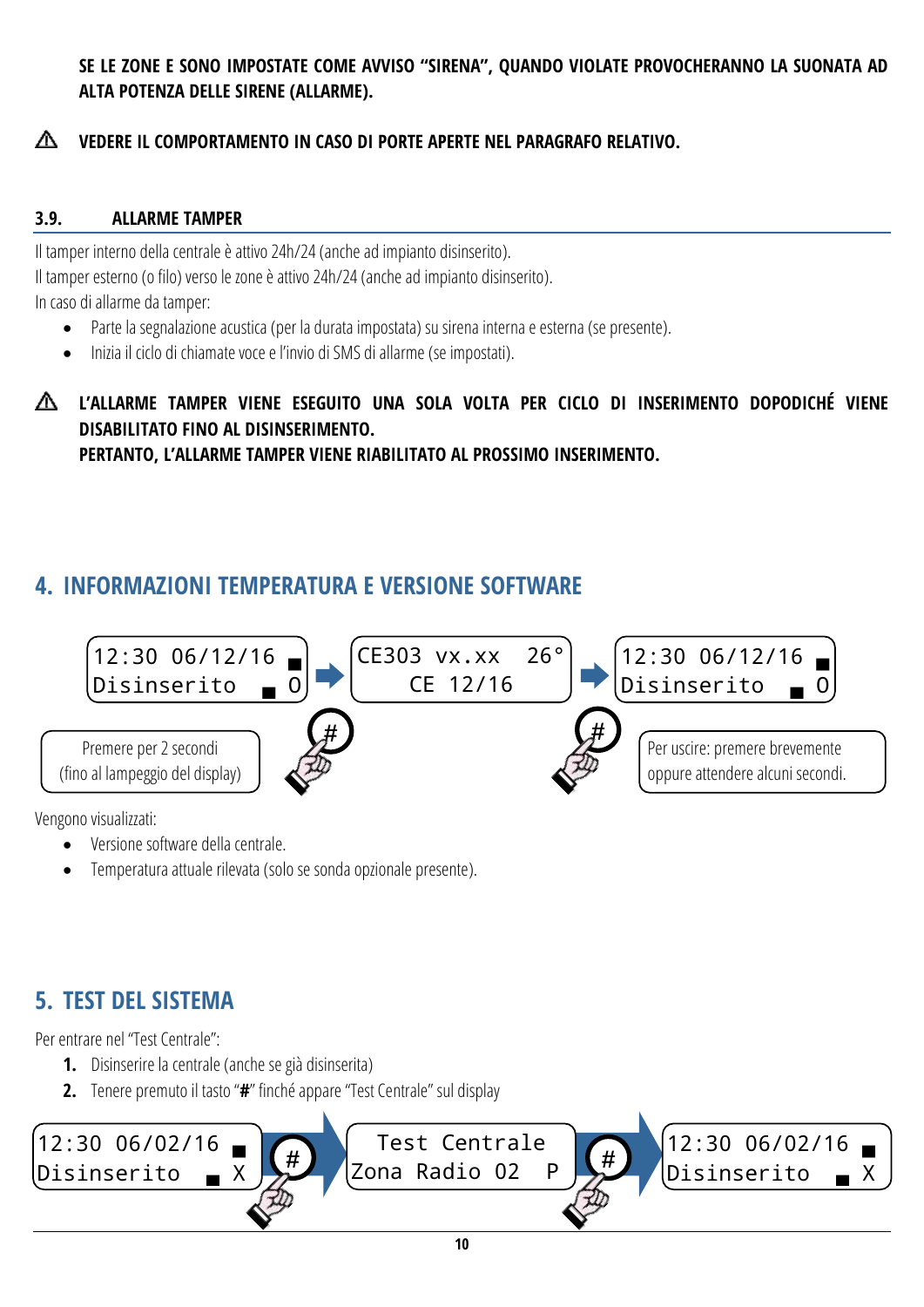Lo scopo di questo test è verificare se gli inseritori (chiavi, radiocomandi o utenti tastiera) e le zone radio e filo comunicano correttamente con la centrale. La centrale infatti reagisce ad ogni evento mostrando sul display il nome della periferica/zona sollecitata ed emettendo un "beep", confermando o meno la comunicazione.

Per uscire dal "Test Centrale" tenere premuto il tasto "**#**" oppure attendere che la centrale esca da sola (circa 2 minuti).

## <span id="page-10-0"></span>**6. FUNZIONI**

### <span id="page-10-1"></span>**6.1. TEMPO DI USCITA**

E' il tempo che passa dal momento in cui si invia il comando di attivazione da un inseritore a quando effettivamente il sistema si attiva. Dal momento dell'inserimento infatti l'impianto sarà attivo solo dopo che sia trascorso il tempo di uscita programmato *senza nessuna rilevazione*.

**AUTOESCLUSIONE** > se nel tempo di uscita un sensore rileva una presenza, il conteggio riparte da zero. Se lo stesso sensore fa ripartire per 5 volte il conteggio, viene automaticamente escluso (in Memoria Allarmi è indicato col nome seguito dal simbolo "=").

Il tempo di uscita (modificabile dall'installatore) consente di verificare l'attivazione dell'impianto tramite i segnali acustici e le informazioni visualizzate sul display della centrale (che potrebbe essere collocata lontano dalla porta di ingresso dell'abitazione) ed avere a disposizione tempo sufficiente per uscire.

#### <span id="page-10-2"></span>**6.2. TEMPO DI INGRESSO**

E' il tempo di ingresso che passa dal momento in cui un sensore rileva un intruso fino alla partenza effettiva dell'allarme con il suono delle sirene. Il ritardo può essere attivato o meno su ogni sensore (dall'installatore), potendone impostare anche la durata.

Tale tempo consente ad esempio di entrare da un ingresso ritardato ed avvicinarsi alla centrale per spegnerla senza provocare allarme. Se poi non si disinserisce l'impianto entro il tempo di ingresso programmato, la centrale andrà in allarme. E' una funzione utile quando la centrale è posta lontano dalla porta di ingresso.

#### <span id="page-10-3"></span>**6.3. ALERT**

La centrale può emettere due tipi di avviso sonoro quando le zone (selezionate) vengono violate ad impianto disinserito:

- Campanello: questo tipo di Alert è un semplice suono di tipo ding dong
- Vocale (solo dallezone radio): la centrale (se installato l'accessorio opzionale **AMP**) avvisa della violazione di una delle zone radio con un messaggio vocale specifico per ogni zona (l'avviso vocale individua quale zonaè stata violata).

L'utente può abilitare e disabilitare la funzione Alert (globalmente, vedere di seguito la descrizione) e scegliere quali zone devono dare avviso Alert (da Menu Utente).



Premendo il tasto "X" per 2 secondi (fino al lampeggio del display) si abilita o si disabilita la funzione di avviso "ALERT" della centrale (campanello e vocale, ad ogni sollecitazione di un sensore impostato come ALERT): Led ALERT ACCESO = "ALERT" attivo Led ALERTSPENTO = "ALERT" disattivato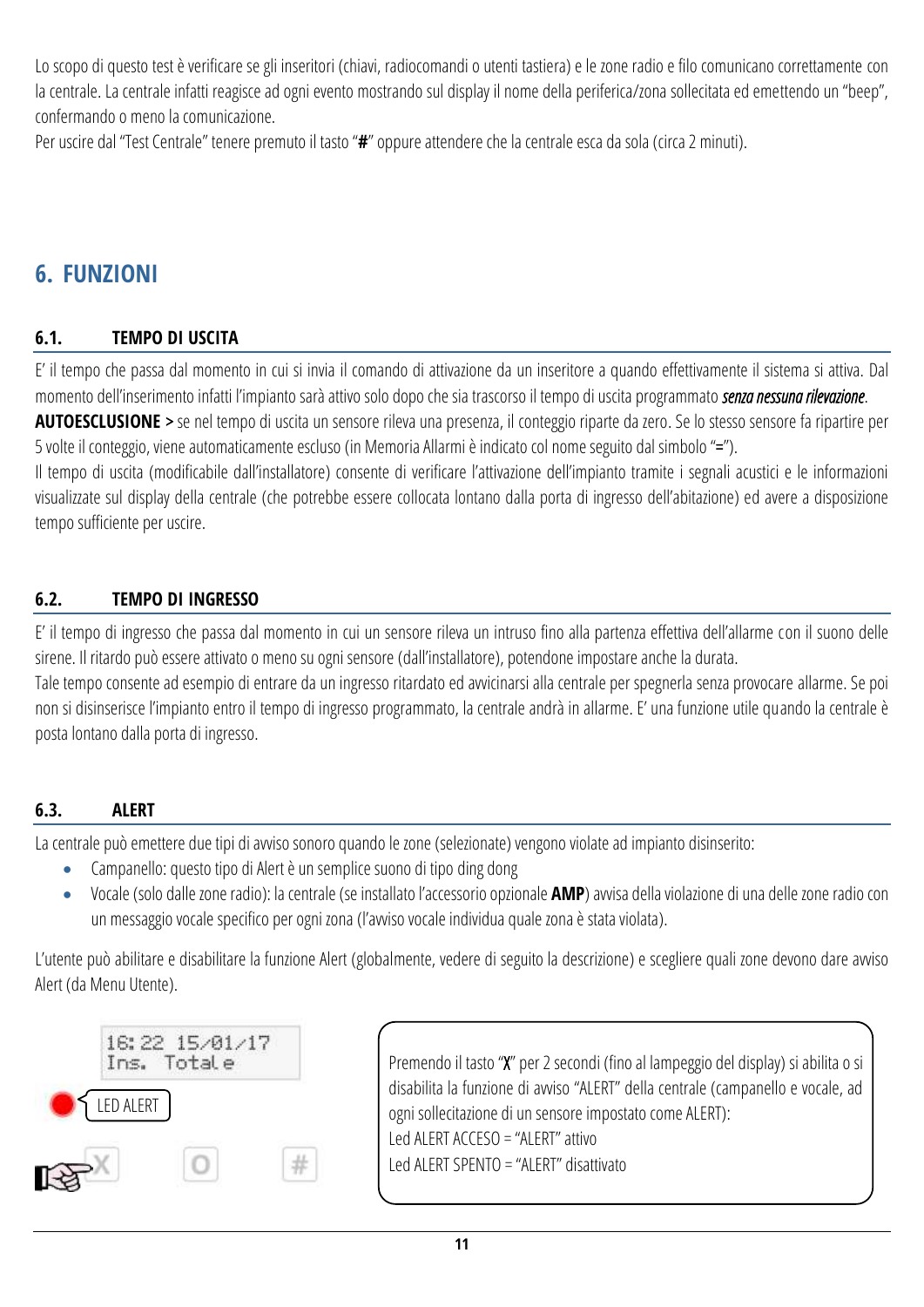#### <span id="page-11-0"></span>**6.4. TEMPO DI PREALLARME**

La centrale ha la possibilità di gestire una segnalazione di PreAllarme (suono a bassa intensità prima dell'allarme vero e proprio) solo sui sensori parziali (perimetrali) quando la centrale è inserita in modo Parziale (cioè quando normalmente l'utente è all'interno dell'abitazione). In questo modo l'utente sarà avvisato di un tentativo di intrusione sul perimetro senza allarmare istantaneamente la sirena ad alta potenza. Nel caso in cui non si intervenga a disinserire la centrale entro il tempo di preallarme (programmabile dall'installatore) la centrale allarmerà la sirena ad alta potenza.

#### <span id="page-11-1"></span>**6.5. TEST DELL'IMPIANTO**

Consente di provare tutti i sensori radio/filo e gli inseritori. A centrale disinserita, premendo per almeno 5 secondi tasto "**#**" si entra in modalità Test Centrale.

E' possibile eseguire una sequenza di test sui sensori a filo, i sensori radio e gli inseritori: per ogni segnalazione/trasmissione ricevuta la centrale emetterà un "beep" (di tonalità diversa in relazione alla tipologia di dispositivo attivato) e mostrerà sul display il nome del trasmettitore. Per uscire tenere premuto per qualche secondo il tasto "**#**" oppure attendere circa 2 minuti senza effettuare nessuna trasmissione.

#### <span id="page-11-2"></span>**6.6. AUTOPROTEZIONE TAMPER**

La centrale è in grado di gestire le segnalazioni di Autoprotezione TAMPER delle periferiche via filo (sensori, sirene, combinatori, etc), di apertura del coperchio della centrale e della sua asportazione dal muro.

Una volta abilitata tale funzione, il controllo di Antimanomissione tamper sarà SEMPRE ATTIVO (sia a centrale inserita che disinserita).

In caso di manomissione la centrale darà immediatamente allarme. Disinserendo l'impianto il display mostrerà l'avvenuto allarme con la scritta "**TAMPER/FILO**".

#### <span id="page-11-3"></span>**6.7. SEGNALAZIONE DI BATTERIA BASSA**

La centrale segnala sul display LCD quando la batteria della centrale oppure di un sensore scende al di sotto di un certo livello di carica, per avvisare l'utente che la batteria si sta scaricando.

#### ∧ **SE CONFIGURATI, VENGONO INVIATI GLI AVVISI SMS DI BATTERIA BASSA CENTRALE E/O SENSORI (QUESTI ULTIMI SOLO AD IMPIANTO DISINSERITO).**

#### <span id="page-11-4"></span>**6.8. ZONE 24 ORE**

Questo tipo di zona è attivo 24h/24 indipendentemente se la centrale è inserita o meno: è utile per i sensori tecnologici come sensori fumo, allagamento, etc.

#### <span id="page-11-5"></span>**6.9. SEGNALAZIONE DALLE ZONE ESTERNE**

Per le zone **E** è possibile scegliere che tipo di segnalazione acustica dalle sirene:

- Sirena: suonata ad alta potenza dalle sirene (allarme).
- Suoneria: suoneria a bassa intensità dallo speaker interno. Utile quando hanno dei sensori posizionati strategicamente nella zona esterna dell'area principale da proteggere, che al momento della rilevazione non facciano scattare l'allarme ma attivino una suoneria di "avviso" a bassa intensità.
- Nessuno: silenzio anche in caso di rilevazione.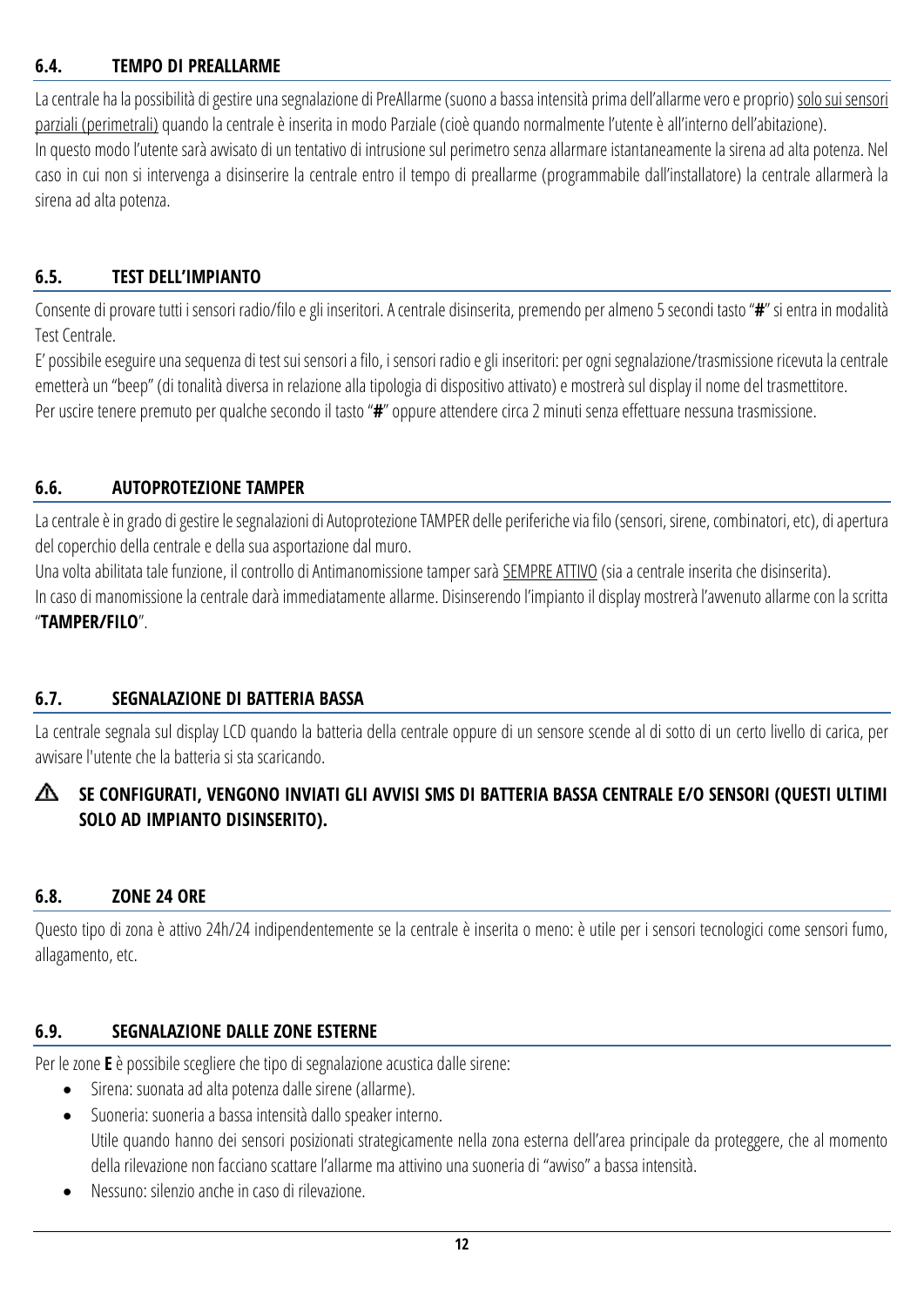#### <span id="page-12-0"></span>**6.10. PORTE APERTE: SEGNALAZIONE E INSERIMENTO**

La centrale può informare l'utente nel caso in cui una o più zone (porte / finestre) siano aperte. Questo è utile per sapere se si stanno lasciando delle porte/ finestre aperte nel momento in cui si attiva il sistema di allarme.

#### **CONTROLLO DI "PORTE APERTE" DISATTIVATO**

- Quando è **disinserita**, la centrale non segnala in alcun modo la presenza di zone aperte.
- Quando si **inserisce** la centrale, non vi sarà alcun avviso.

Se vi sono delle **zone aperte**, esse sono **temporaneamente escluse**: se la zona viene chiusa essa diventa attiva e quindi una sua riapertura provoca allarme.

#### **CONTROLLO DI "PORTE APERTE" ATTIVATO**

Quando la funzione di controllo delle "Porte Aperte" è attiva, si avranno gli avvisi dalle **zone filo** e dalle **zone radio con sensori compatibili** ed è possibile agire sul sistema in modi diversi. Esistono due tipi di avviso:

- **Segnalazione ad impianto Disinserito (Porta Aperta)**: appena una o più zone vengono aperte, la centrale attiva le uscite programmabili (se abbinate a questo evento) e permane finché tutte le zone vengono chiuse. Alle uscite è possibile collegare ad esempio una segnalazione luminosa oppure acustica.
- **Segnalazione al momento dell'Inserimento (Segnalazione di Porta Aperta)**: l'utente viene avvisato della presenza di porte aperte nel momento in cui inserisce il sistema. L'avviso viene dato sia con dei "beep" a bordo della centrale che a display.

Segue il diagramma di utilizzo della funzione "Porta Aperta":

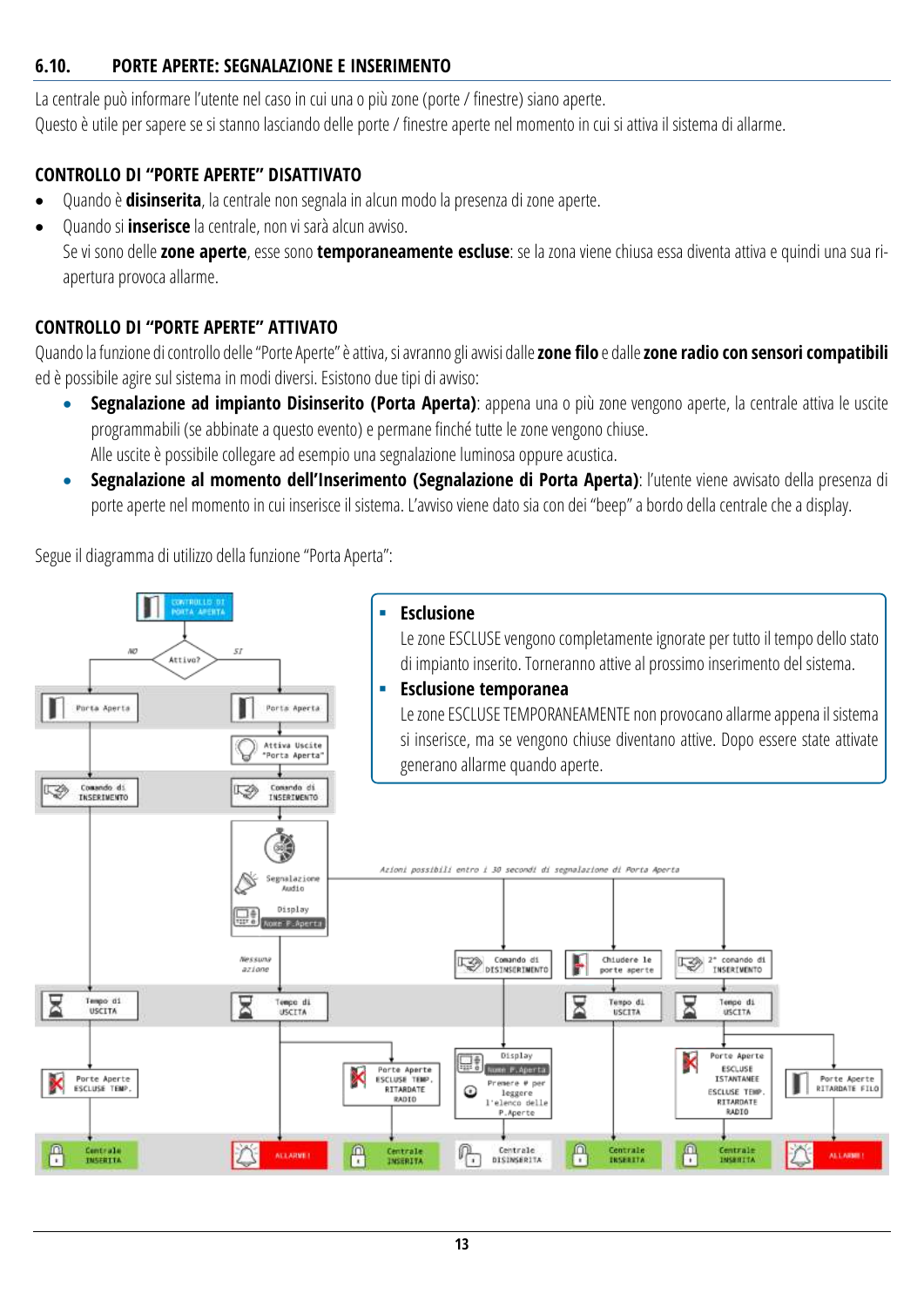#### <span id="page-13-0"></span>**6.11. FUNZIONE ANTI-ACCECAMENTO**

Le trasmissioni radio con le quali i sensori "parlano" con la centrale e comunicano un allarme possono essere disturbate.

Questi disturbi, detti di "accecamento", possono arrivare ad annullare l'effetto delle onde prodotte dall'impianto di sicurezza che risultano così invisibili alla centrale.

La CE33 è dotata di un dispositivo che permette di generare allarme non appena il sistema (quando inserito in modo TOTALE) si accorga di un eventuale "accecamento".

#### ∧ **IN CASO DI ACCECAMENTO INIZIA LA SEGNALAZIONE (SPEAKER INTERNO E ESTERNA SE PRESENTE, DISABILITABILI). PARTONO CHIAMATE VOCALI E SMS DI AVVISO ACCECAMENTO**

#### **QUESTA FUNZIONE È ATTIVABILE/DISATTIVABILE DALL'INSTALLATORE** ⚠

### <span id="page-13-1"></span>**6.12. CONTACTID**

La centrale può inviare gli eventi ad un centro di televigilanza tramite rete GPRS.

In questo modo, in caso di intrusione o anomalie rilevate nella propria abitazione, alla vigilanza verrà inviato il tipo di evento ed essa potrà tempestivamente intervenire.

### <span id="page-13-2"></span>**6.13. SENSORI ESTERNI INCLUSI / ESCLUSI**

Per vedere se i sensori Esterni (E) sono esclusi o inclusi dall'inserimento Totale e Parziale: sul display compare: "**O**" (zoneE incluse) oppure "**X**" (zone E escluse).





### <span id="page-13-3"></span>**6.14. ANTI-ACCECAMENTO GSM (ANTI-JAMMING)**

La centrale è in grado di rilevare se il modulo GSM non è in grado di stabilire una corretta comunicazione con l'operatore di rete a causa di accecamento del segnale GSM.

Le uscite relè possono essere associate a questo evento e quindi attivare - in caso di accecamento - un sistema di comunicazione alternativo (esempio: modulo PSTN esterno, ponte radio…) e ricevere un avviso.

**Nota**: in caso di assenza rete (esempio: l'operatore non è momentaneamente disponibile, la centrale viene installata in un luogo in cui il segnale GSM è debole…) l'anti-jamming non segnala accecamento, l'uscita dedicata rimane a riposo.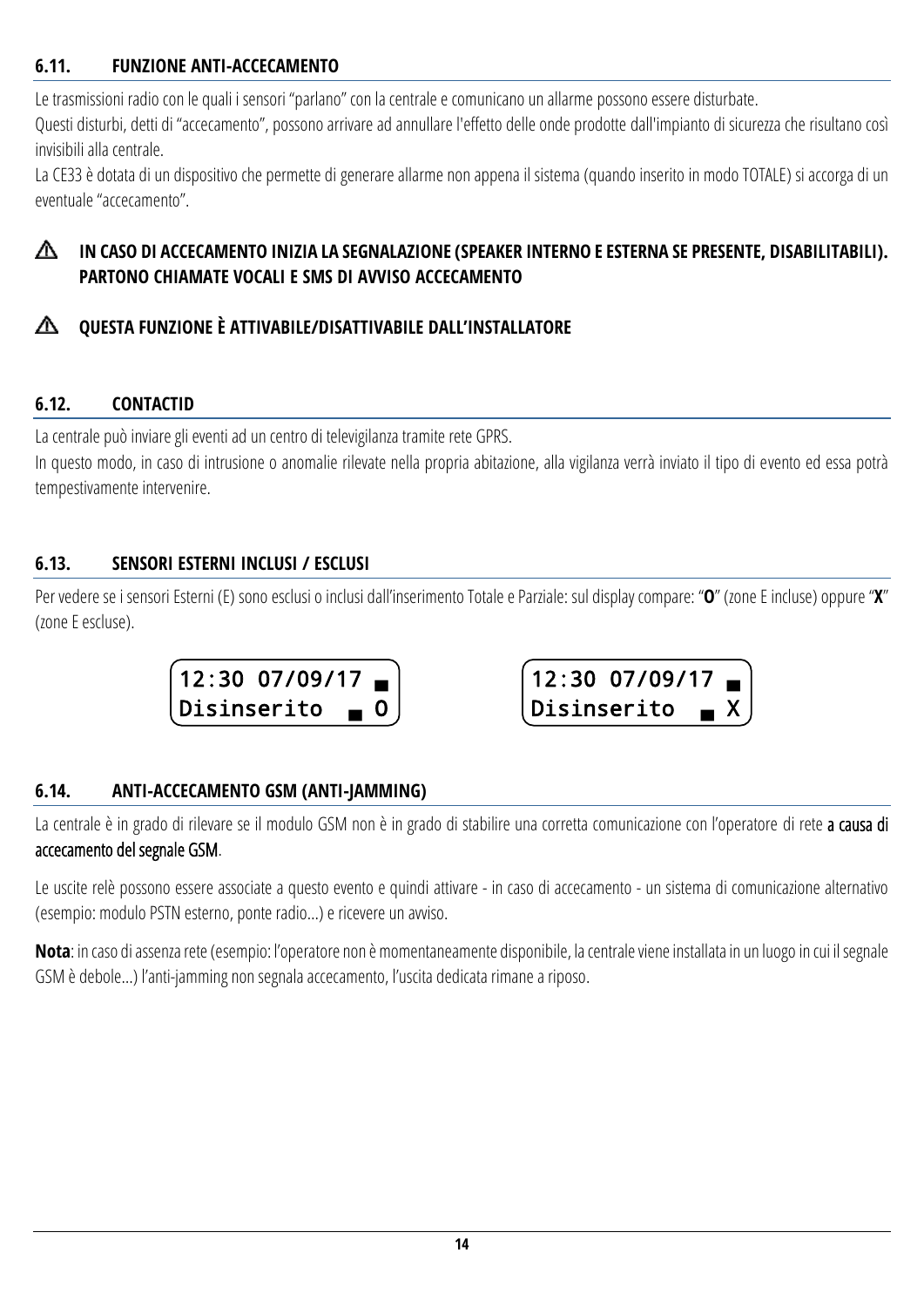## <span id="page-14-0"></span>**7. TEST CENTRALE**

Per entrare nel "Test Centrale":

- **1.** Disinserire la centrale (anche se già disinserita)
- **2.** Tenere premuto il tasto "**#**" finché appare "Test Centrale" sul display

Questo test serve a verificare se gli attivatori e le zone radio e filo comunicano correttamente con la centrale.

Ogni volta che la centrale riceve il segnale radio di un dispositivo appreso, mostra a display il nome della periferica/zona ed emette un "beep".



Per uscire dal "Test Centrale" tenere premuto il tasto "**#**" oppure attendere che la centrale esca da sola (circa 2 minuti).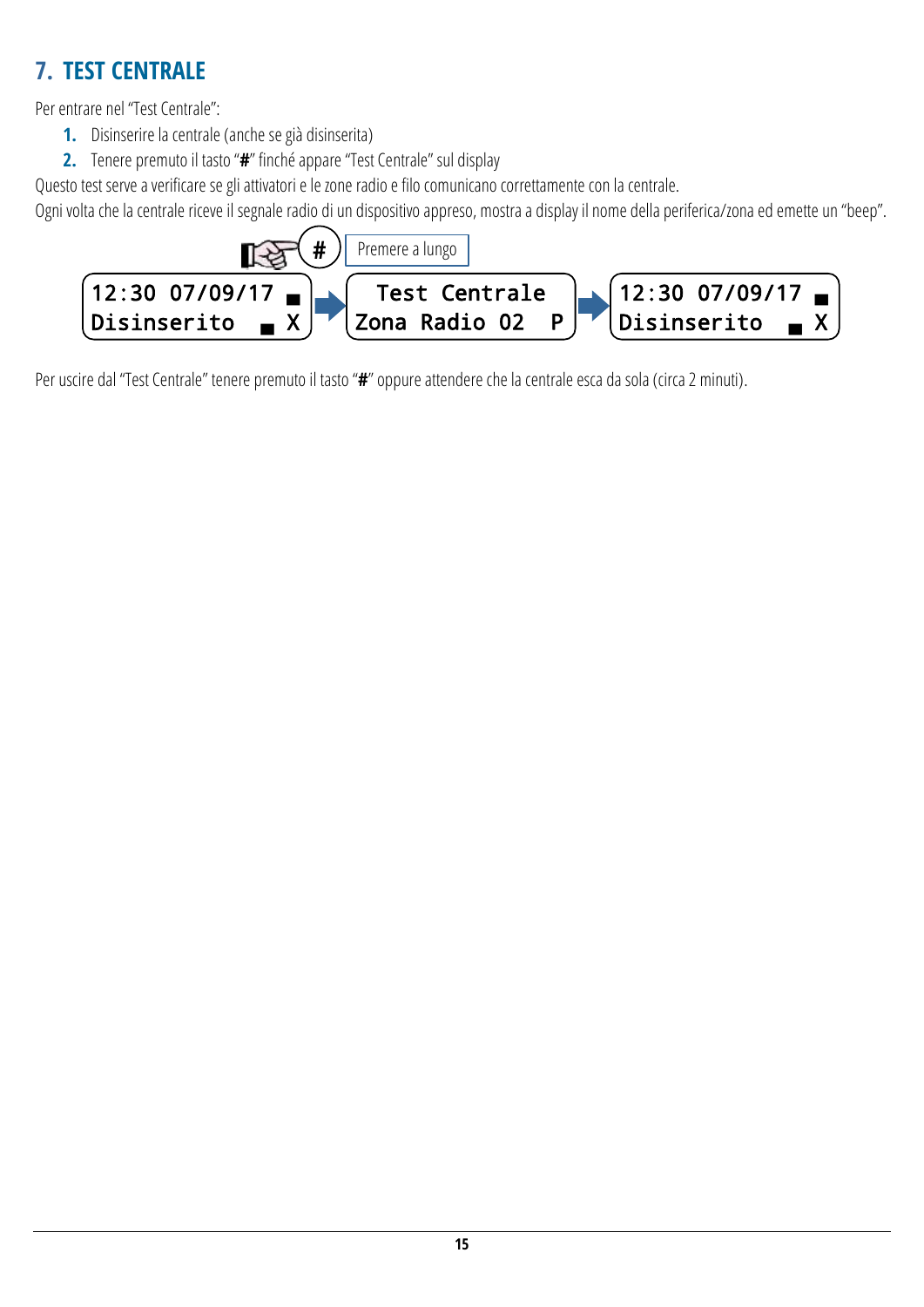## <span id="page-15-0"></span>**8. FUNZIONE TERMOSTATO**

#### Δ **LA FUNZIONE TERMOSTATO PUÒ OPERARE SOLO SE È INSTALLATA LA SONDA DI TEMPERATURA (OPZIONALE).**

#### **LA FUNZIONE TERMOSTATO PUÒ OPERARE SOLO SE UN'USCITA RELÈ AUX È IMPOSTATA SU "TEMPERATURA".** ∧

#### ∧ **LA CENTRALE DEVE ESSERE OPPORTUNAMENTE COLLEGATA ALL'IMPIANTO DI RISCALDAMENTO.**

La centrale commuta l'uscita relè AUX programmata in funzione della differenza di temperatura tra temperatura ambiente (*misurata dalla sonda*) e temperatura desiderata (*impostata via SMS*).

**Attivazione** > Inviare**\*** un SMS con il seguente testo:





**\*** Vedere paragraf[o 12](#page-24-0), "[GESTIONE DELLA CENTRALE TRAMITE GSM](#page-24-0)" per dettagli su invio SMS alla centrale.

**Comportamento** > La termoregolazione è attiva per 24 ore a partire dalla ricezione dell'SMS di attivazione.



La centrale attiva l'uscita relè AUX programmata ogni volta che la temperatura ambiente scende sotto la temperatura TT desiderata.

Solo la prima volta che viene raggiunta la temperatura TT desiderata, la centrale invia SMS di conferma. Se, al termine delle 24 ore, non viene mai raggiunta la temperatura TT desiderata, la centrale invia SMS con informazione della temperatura ambiente attuale.

- **Disattivazione** > 1. Allo scadere delle 24 ore la funzione viene disattivata automaticamente.
	- 2. Inviare\* un SMS con il seguente testo:

**xxxx#temp off |**  $\uparrow$  **xxxx → Codice Remoto** 

3. Per uscire in qualsiasi momento dalla termoregolazione (a sistema disinserito) premere il tasto "**#**" per almeno 3 secondi (*non si ha SMS*):

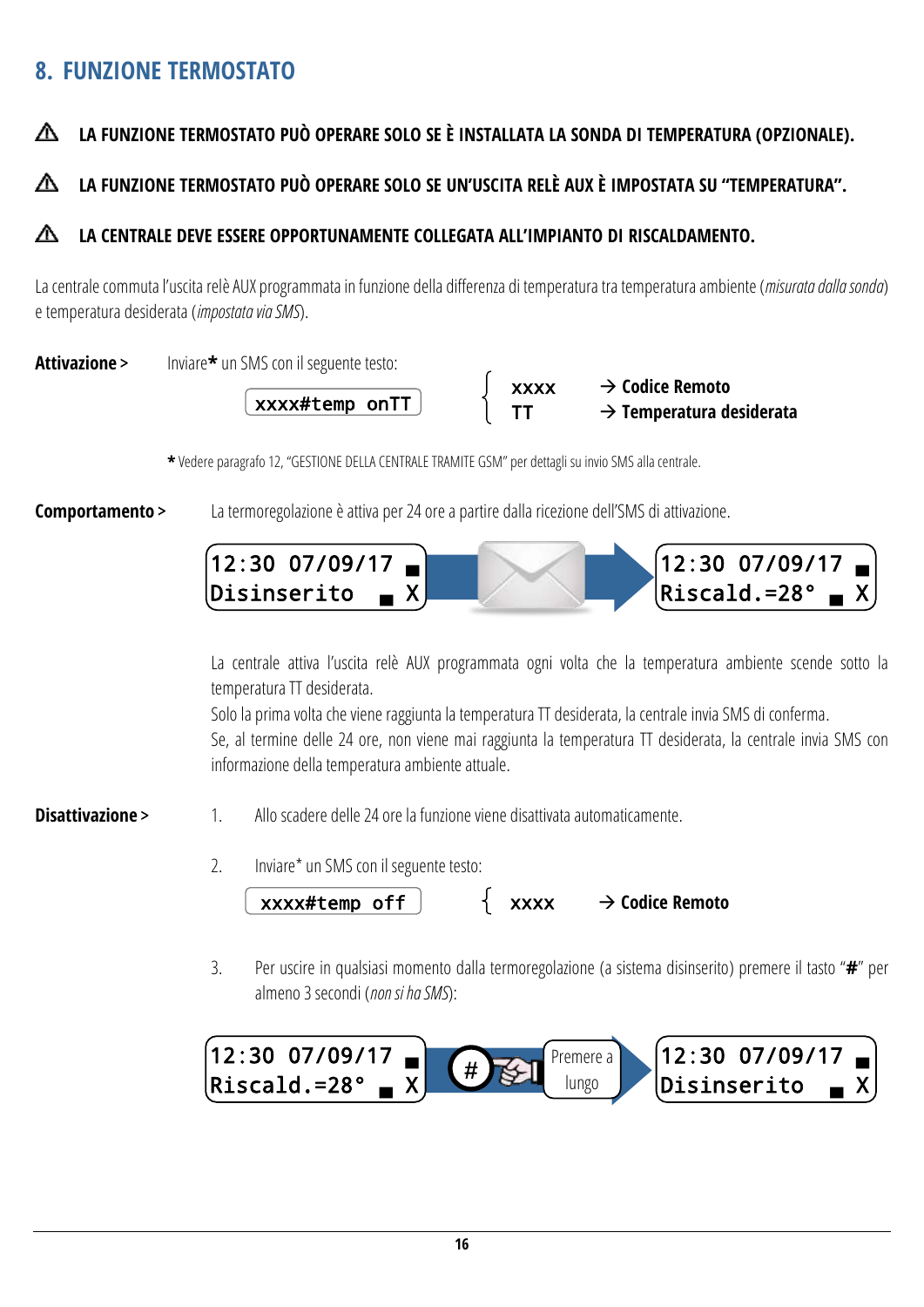## <span id="page-16-0"></span>**9. VERIFICA SEGNALE COMBINATORE / CREDITO SIM**

**LA DISPONIBILITÀ DI ALCUNE OPZIONI DI QUESTO MENU DIPENDE DALLA CORRETTA INSTALLAZIONE E CONFIGURAZIONE DEL COMBINATORE GSM INTERNO E DELLA SIM DI CENTRALE.**

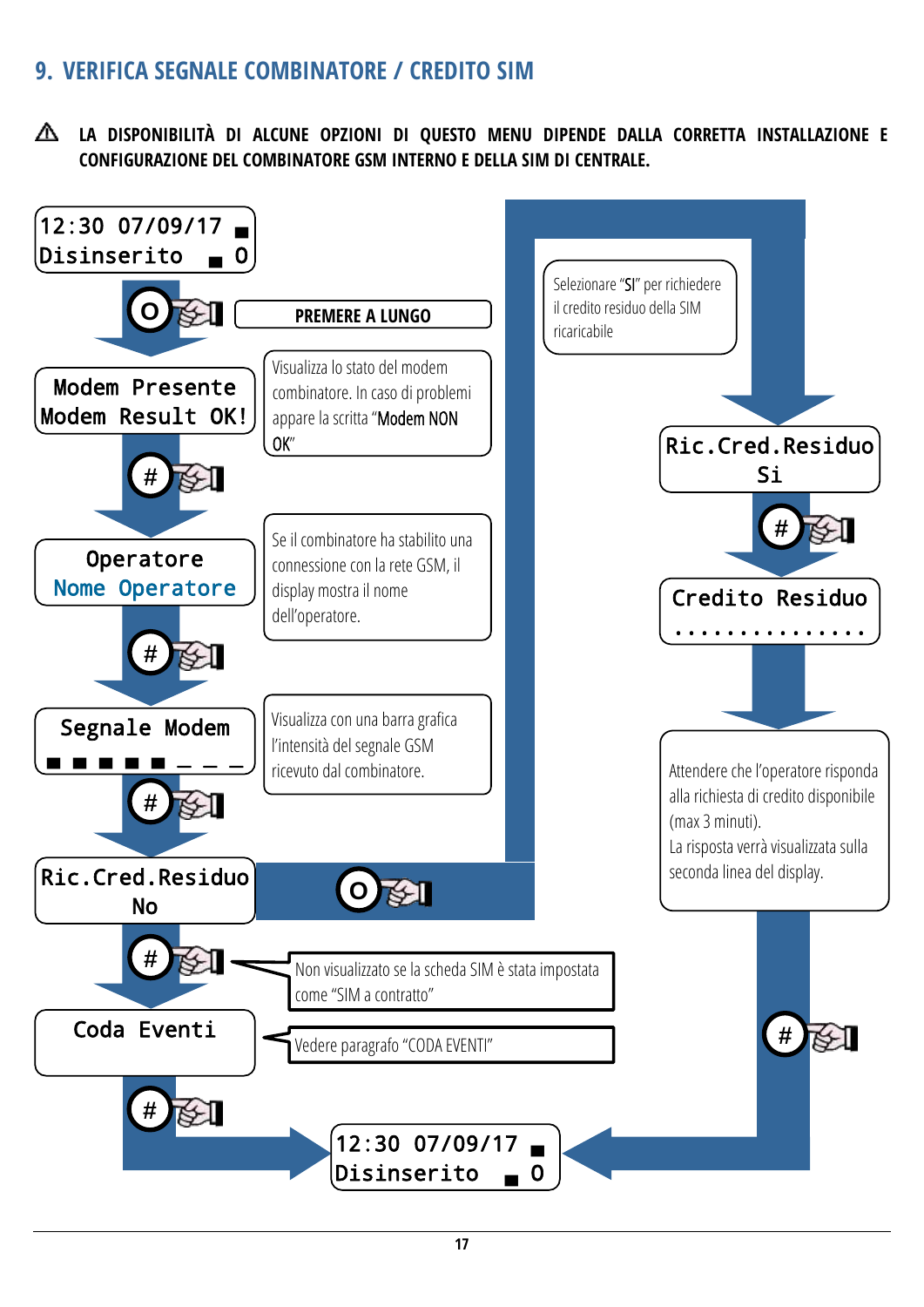## <span id="page-17-0"></span>**10. MENU UTENTE**

La centrale permette all'utente di impostare alcune funzioni (successivamente all'installazione), operando direttamente sui tasti collocati sul pannello frontale, senza la necessità di intervento da parte dell'installatore.

#### <span id="page-17-1"></span>**10.1. ENTRARE NEL MENU UTENTE**

Per entrare nel Menu Utente:

- **1.** Disinserire la centrale (anche se già disinserita)
- **2.** Premere per 5 secondi il tasto "**X**" finché appare il Menu Utente



#### <span id="page-17-2"></span>**10.2. VOCI DEL MENU UTENTE**



#### <span id="page-17-3"></span>**10.3. PROGRAMMAZIONE OROLOGIO**

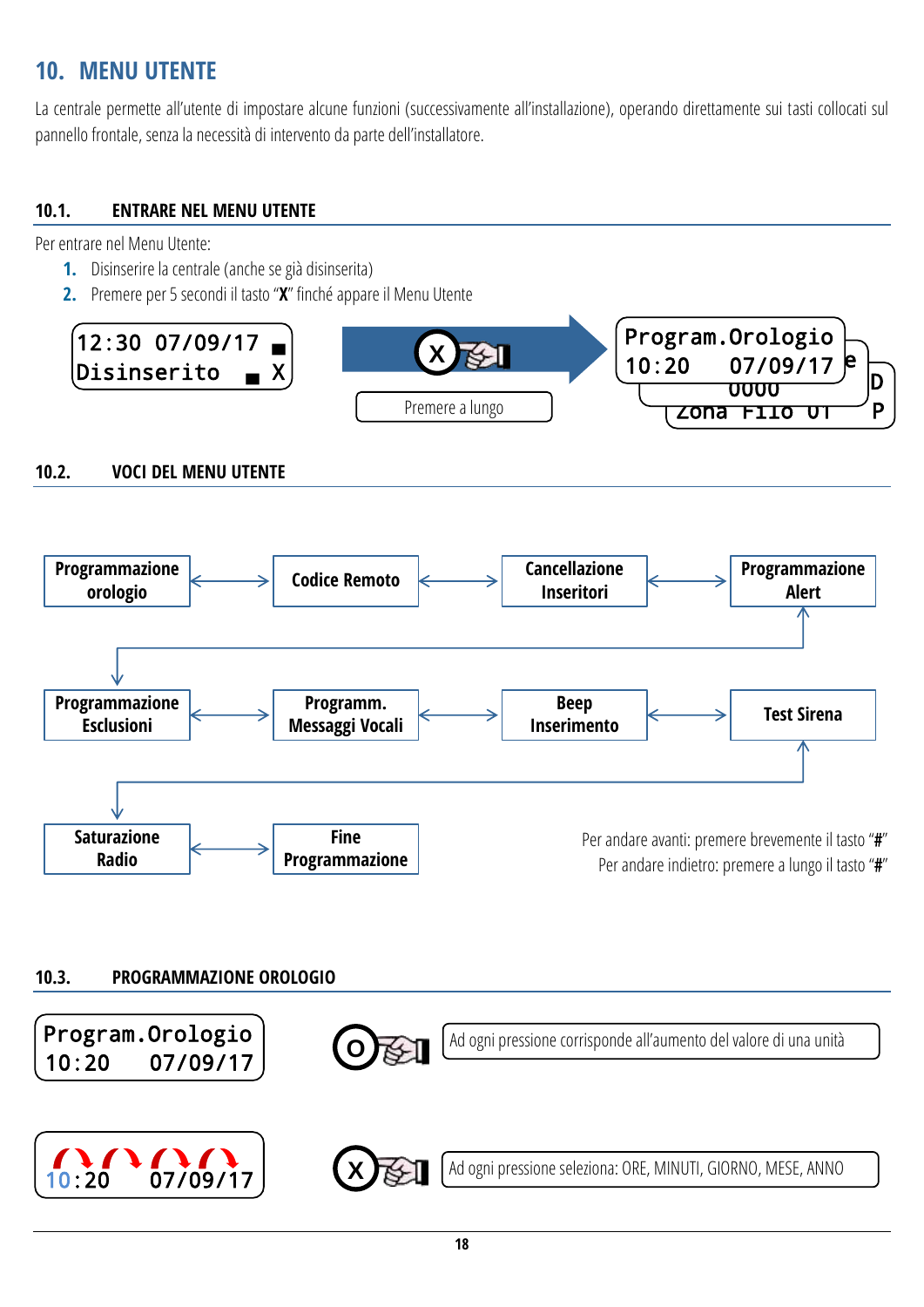#### <span id="page-18-0"></span>**10.4. CODICE REMOTO**

Questo è il codice di sicurezza a 4 cifre del combinatore, da inserire negli SMS per la programmazione e gestione, e per il menu vocale. Il valore di fabbrica è "0000" (quattro zeri). La centrale ignora qualsiasi comando con Codice Remoto errato.



Ad ogni pressione aumenta il valore di una unità.

Ad ogni pressione seleziona la cifra seguente.

#### **PER SICUREZZA, MODIFICARE SEMPRE IL CODICE REMOTO DI FABBRICA (0000) CON UNO PERSONALIZZATO** ⋀

#### <span id="page-18-1"></span>**10.5. CANCELLAZIONE INSERITORE**

Permette di visualizzare l'elenco degli inseritori memorizzati in centrale. Utile in caso di smarrimento chiavi.

Premendo il tasto "O" si passa all'inseritore successivo.

Per cancellare l'inseritore attualmente visualizzato, attendere che compaia la "X" (memoria occupata) e premere a lungo il tasto "X". Quando comparirà al posto della "X" lo "0" il radiocomando è cancellato.



#### <span id="page-18-2"></span>**10.6. PROGRAMMAZIONE ALERT**



#### <span id="page-18-3"></span>**10.7. PROGRAMMAZIONE ESCLUSIONE TEMPORANEA**

L'esclusione temporanea permette di disattivare uno o più sensori solo per il successivo inserimento dopodiché, una volta disinserito l'impianto, i sensori ritorneranno automaticamente attivi. Funzione utile ad esempio per inserire l'impianto in modo Totale ed escludere solo i sensori di una certa zona, in cui si potrà circolare liberamente senza generare un allarme, mentre tutte le altre zone rimarranno attive.

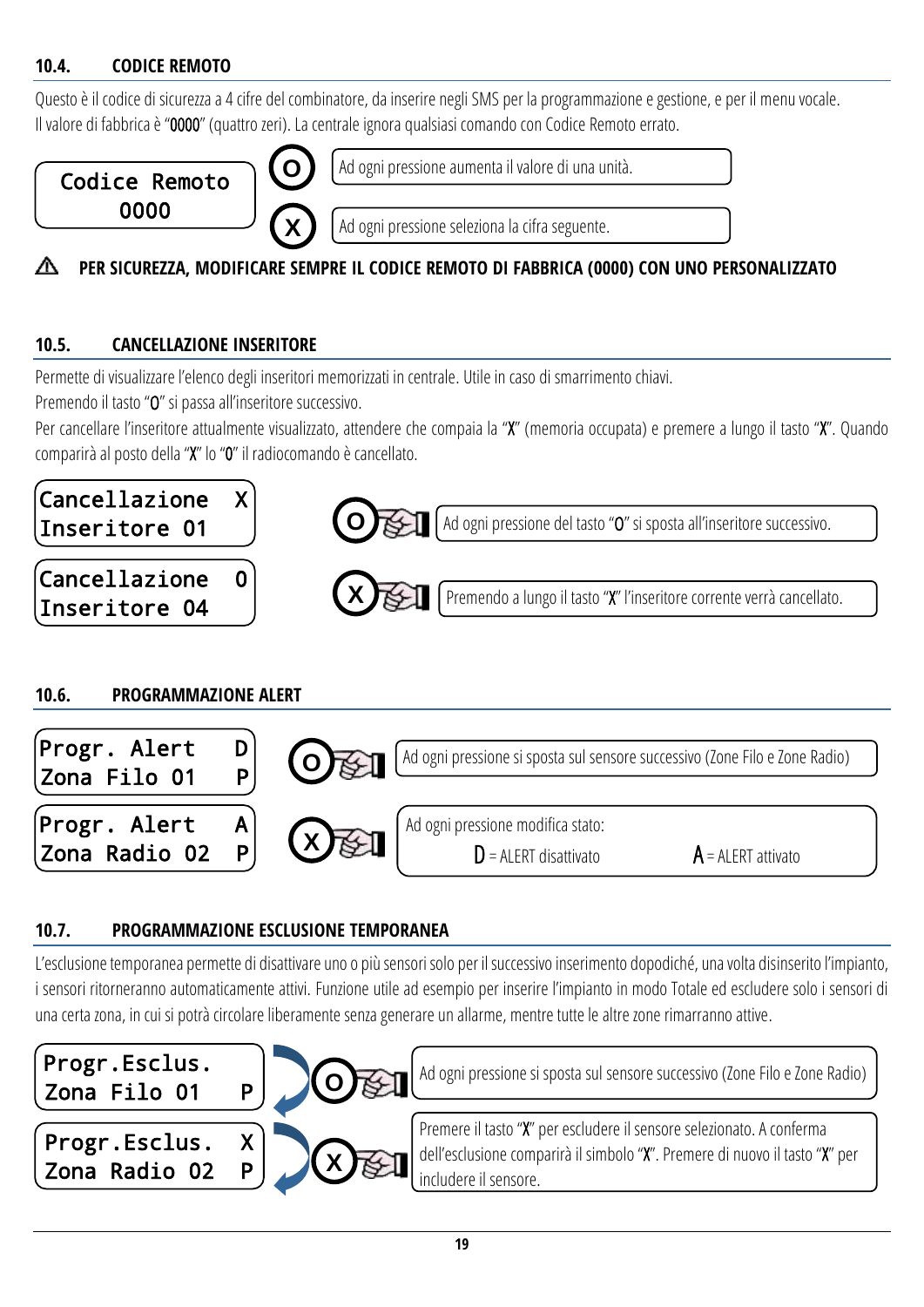<span id="page-19-0"></span>

| $\begin{bmatrix} \texttt{Prog.Msg.}\texttt{Vocale} \ \texttt{MessageiAllarme} \end{bmatrix}$<br>$\Omega$ | Ad ogni pressione passa al messaggio successivo.                                                                                                                                            |
|----------------------------------------------------------------------------------------------------------|---------------------------------------------------------------------------------------------------------------------------------------------------------------------------------------------|
| $\boldsymbol{X}$                                                                                         | Pressione breve tasto "X": ascolto registrazione.<br>Pressione a lungo tasto "X": registrazione messaggio (max 12 secondi).<br>Per fermare la registrazione premere brevemente il tasto "#" |

Segue l'elenco dei messaggi vocali con il testo di default corrispondente (utile in caso sia necessario registrare nuovamente tali messaggi):

| <b>Messaggio vocale</b>  | Testo di default                                                  |
|--------------------------|-------------------------------------------------------------------|
|                          | ATTENZIONE: ogni messaggio può avere durata massima di 12 secondi |
| <b>Messaggio Allarme</b> | "Furto in atto"                                                   |
| Al.Silenzioso            | "Allarme silenzioso"                                              |
| <b>Panico</b>            | "Messaggio panico"                                                |
| Dis.Anticoerciz.         | "Disinserito con coercizione"                                     |
| <b>Disinserito</b>       | "Disinserito"                                                     |
| Ins. Totale              | "Inserito totale"                                                 |
| <b>Ins.Parziale</b>      | "Inserito parziale"                                               |
| Ins. Esterno             | "Inserito esterno"                                                |
| <b>Msg. Tecnico 01</b>   | "Digitare Codice Personale seguito da cancelletto (#)"            |
| <b>Msg. Tecnico 02</b>   | "Codice errato"                                                   |
| <b>Msg. Tecnico 03</b>   | "Comando non corretto"                                            |
| <b>Msg. Tecnico 04</b>   | "Per stato inserimento premere zero (0)"                          |
| <b>Msg. Tecnico 05</b>   | "Per disinserire premere uno (1)"                                 |
| <b>Msg. Tecnico 06</b>   | "Per inserire totale premere due (2)"                             |
| Msg. Tecnico 07          | "Per inserire parziale premere tre (3)"                           |
| <b>Msg. Tecnico 08</b>   | "Per inserire esterno premere quattro (4)"                        |
| <b>Msg. Tecnico 09</b>   | "Per ascolto ambientale premere otto (8)"                         |
| <b>Msg. Tecnico 10</b>   | "Per richiesta credito SIM premere nove (9)"                      |
| <b>Msg. Tecnico 11</b>   | "Richiesta credito in corso. Attendere SMS"                       |
| Msg. Sensore 01          | "Attenzione, rilevazione zona radio 1"                            |
|                          |                                                                   |
| Msg. Sensore 30          | "Attenzione, rilevazione zona radio 30"                           |

#### <span id="page-19-1"></span>**10.9. BEEP INSERIMENTO/DISINSERIMENTO**



### "Beep" di attivazione/disattivazione

Premere il tasto "X" per attivare (ON) o disattivare (OFF) la segnalazione acustica all'inserimento e disinserimento.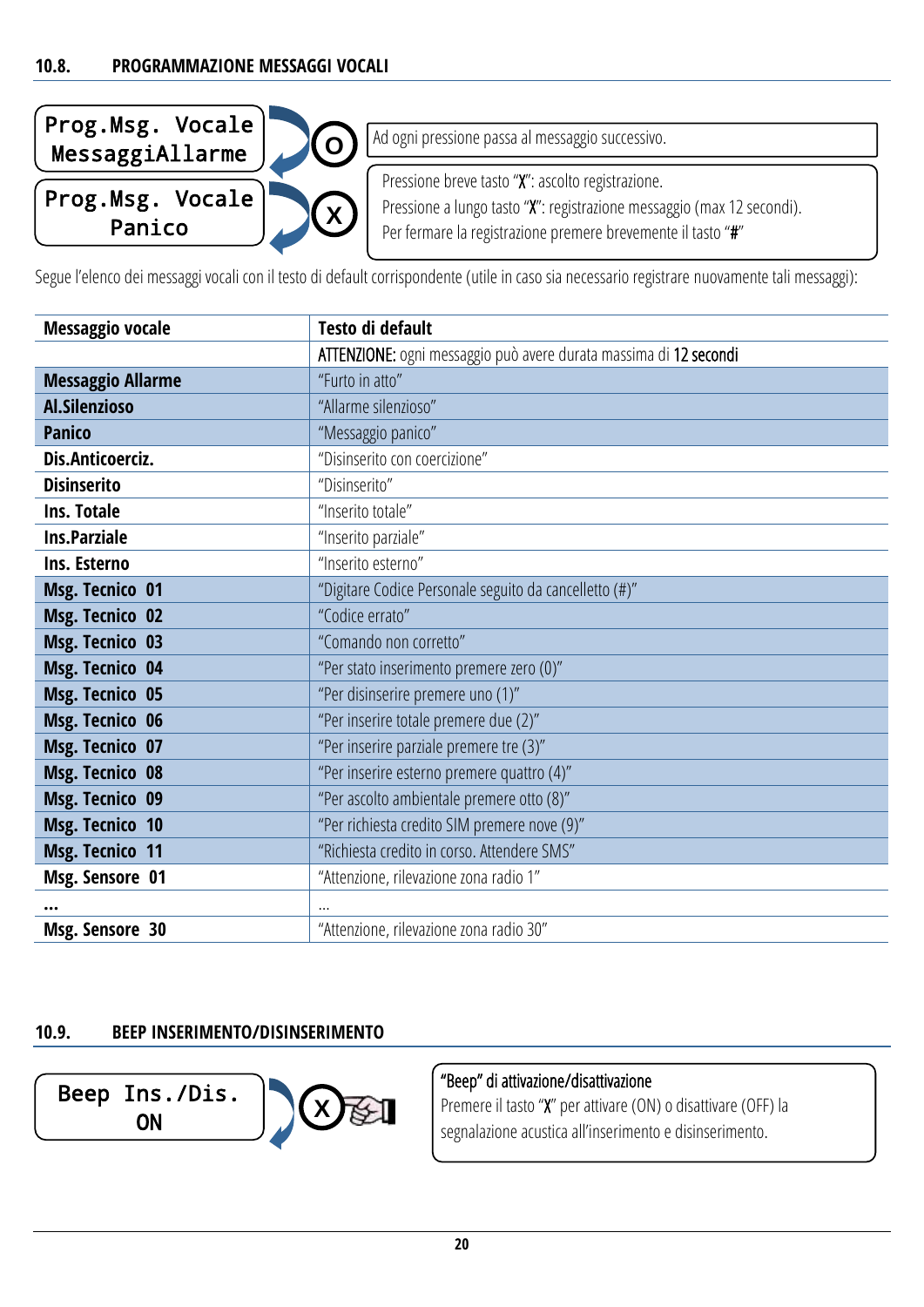#### <span id="page-20-0"></span>**10.10. TEST SIRENA**

Per verificare la qualità comunicazione radio tra sirena e centrale.



#### <span id="page-20-1"></span>**10.11. SATURAZIONE RADIO**



Premere "**X**" per attivare/disattivare la funzione Test Saturazione Radio: il test verifica la qualità dell'ambiente radio.

La centrale può analizzare la "qualità" ambientale dal punto di vista delle onde radio. Nell'area di installazione – infatti – potrebbero essere presenti una o più sorgenti di emissione radio (temporanee e/o fisse, intenzionali o meno): questi segnali potrebbero influire sulla corretta comunicazione del sistema di sicurezza.

Il test mostra a display (per tutta la durata del test) il conteggio raggiunto dal contatore digitale (**Cnt**) ed il livello di potenza radio captata(**Rx**):



La centrale prosegue il suo normale funzionamento anche a test attivo: è possibile effettuare inserimenti e disinserimenti. La funzione rimane attiva disabilitandosi automaticamente trascorse 2 ore.

Il test genera una particolare segnalazione acustica della durata di 30 secondi in caso sia stata rilevata una delle forme di "accecamento".

#### <span id="page-20-2"></span>**10.12. FINE PROGRAMMAZIONE**

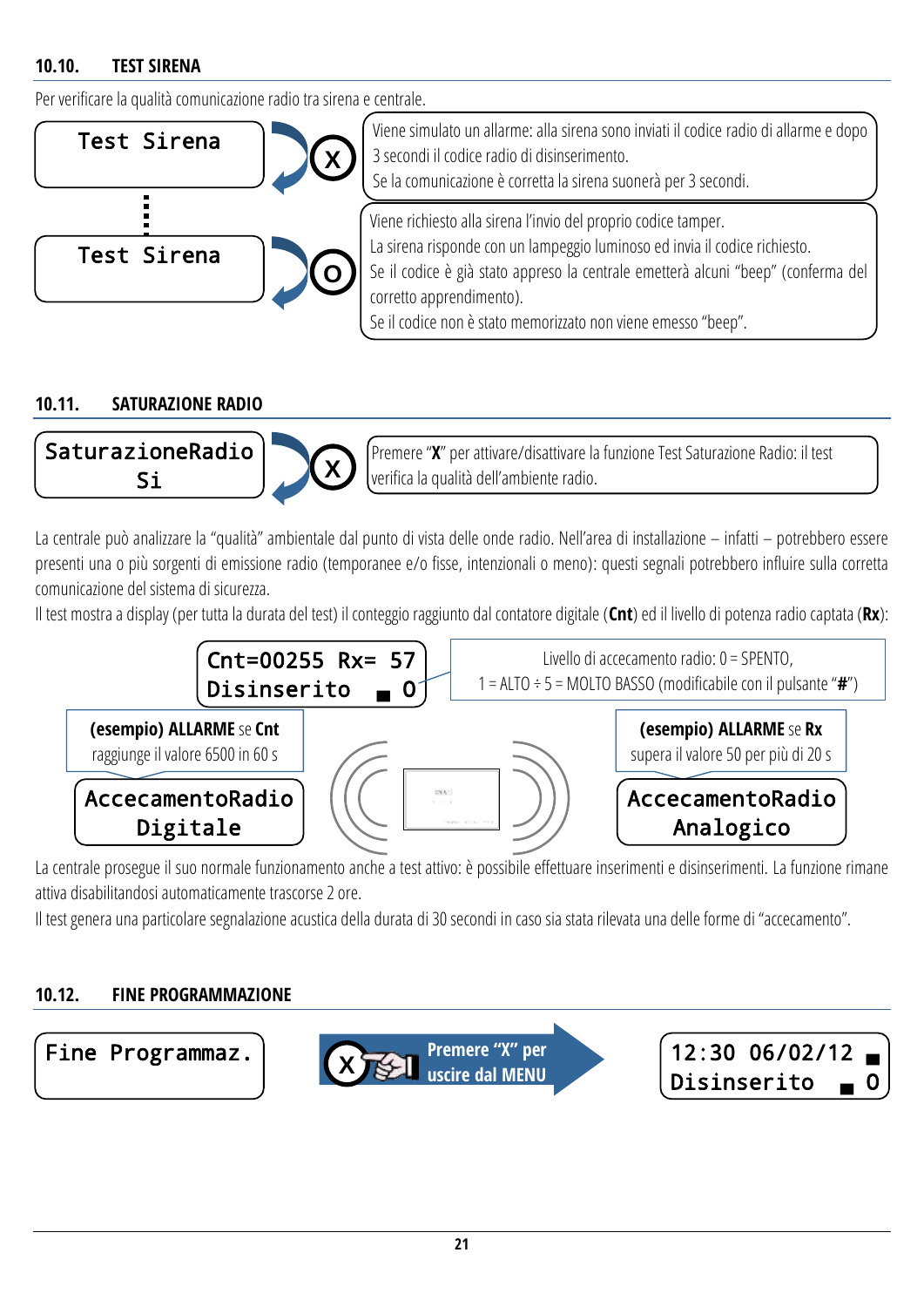## <span id="page-21-0"></span>**11. MENU VOCALE**

∧ **Il menu vocale sfrutta la tecnologia a toni DTMF. Il buon funzionamento di questo sistema dipende dalla qualità dei toni DTMF che pervengono alla centrale e che dipende da: livello del segnale GSM alla centrale, livello segnale GSM al telefono, qualità dei toni DTMF generati dal telefono, disturbi sulla rete GSM. Non può essere pertanto garantito sempre il corretto funzionamento della selezione a toni. In alternativa a questa funzione l'utente può ugualmente controllare la centrale utilizzando la gestione da remoto tramite SMS (vedere Manuale Utente, "Invio SMS di comando").**

#### ∧ **Il relè AUX non deve essere impostato come RING, altrimenti la chiamata alla centrale viene utilizzata per azionare il relè ed il menù vocale viene disattivato!**

E' possibile chiamare il numero telefonico della SIM in centrale per utilizzare un menù vocale: una voce propone un'azione, che viene eseguita se viene premuto il tasto corrispondente sulla tastiera del telefono.

**1.** Digitare il numero di telefono della SIM in centrale:



**3.** Seguire le indicazioni del menù vocale, digitando sulla tastiera del telefono i tasti corrispondenti all'opzione desiderata:



**4.** Al termine dell'operazione chiudere la conversazione.

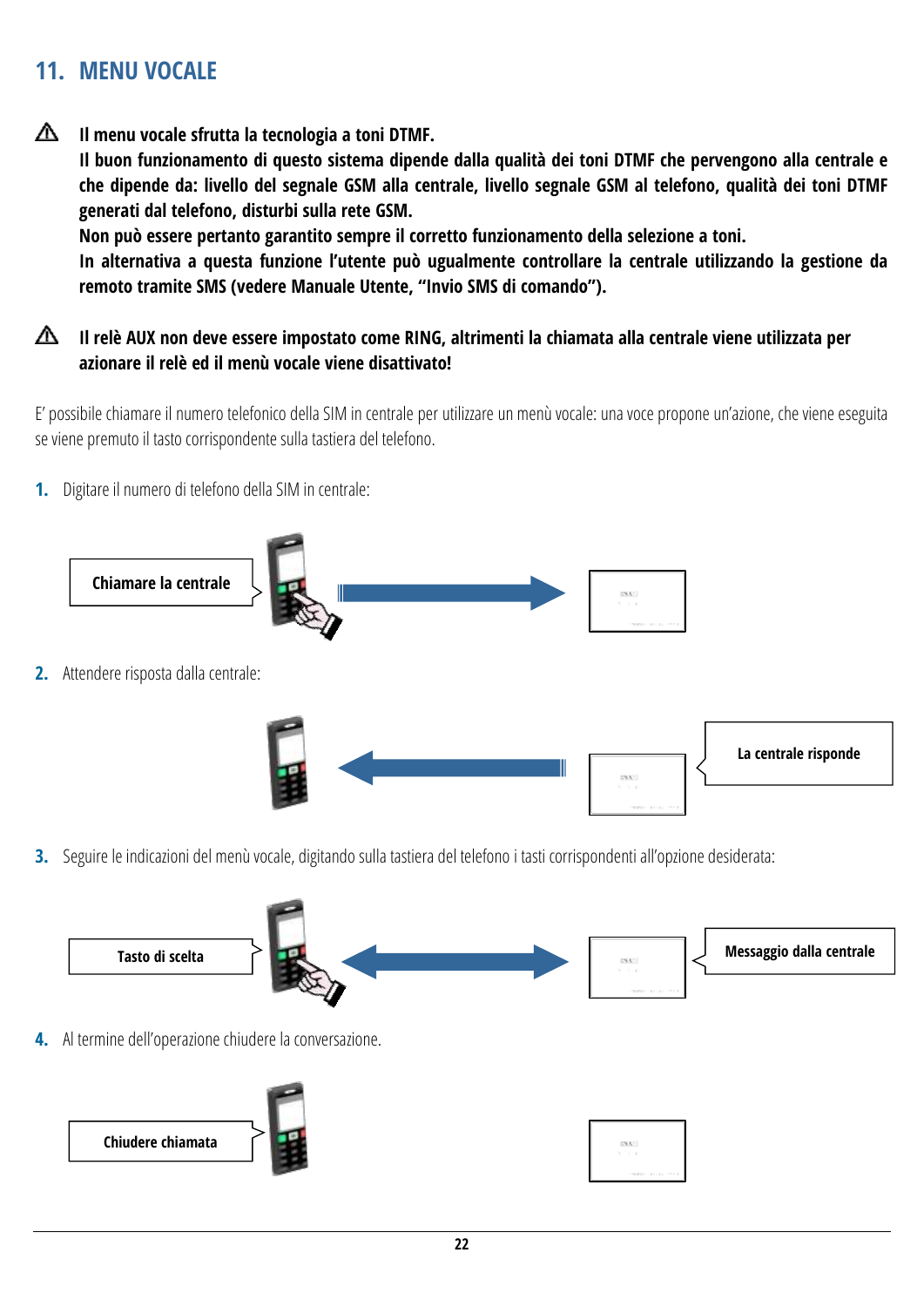#### <span id="page-22-0"></span>**11.1. VOCI DEL MENU VOCALE**

#### **Digitare il Codice Personale seguito da "#"**

#### Messaggio vocale corrispondente > Messaggio Tecnico 01

Per poter accedere alle opzioni del menu vocale è necessario digitare sul telefono il CODICE REMOTO (vedere paragrafo [CODICE](#page-18-0)  [REMOTO](#page-18-0)) seguito da "**#**". Dopo questo la centrale inizia la descrizione delle opzioni disponibili e dei tasti corrispondenti.

*Esempio: se il codice remotoscelto dall'utente è 1234, dovrà digitare sul telefono:*

#### **1234#**

- ⚠ **E' possibile eseguire più azioni del menu vocale con la stessa chiamata. Per fare questo, dopo aver eseguito un'azione, premere il tasto "#" per tornare al menu principale. Selezionare quindi una nuova azione**
- △ **Quando si commette un errore nella digitazione la centrale avvisa l'utente con un messaggio vocale di "codice errato" (Messaggio vocale corrispondente > Messaggio Tecnico 02). Per tornare al menù principale premere "#".**
- ⚠ **La centrale permette l'ascolto del menù vocale per un tempo massimo di 1 minuto senza scegliere un'opzione, quindi chiude la chiamata. Questo tempo riparte dall'ultimo comando dato. Scegliere quindi l'opzione desiderata prima di questa scadenza.**

#### **STATO INSERIMENTO (TASTO 0)**  $\vert 0 \vert$

Messaggio vocale corrispondente > Messaggio Tecnico 04 Per conoscere in quale stato di inserimento sia l'impianto (Totale, Parziale, Esterno o Disinserito). Segue l'indicazione vocale dello stato attuale della centrale.

*Esempio: l'impianto è inserito TOTALE. L'utente premendo "0" (zero) sentirà:*

#### **"Inserito TOTALE"**

#### **DISINSERIRE (TASTO 1)** 1

Messaggio vocale corrispondente > Messaggio Tecnico 05 Per disinserire l'impianto da remoto. Segue l'indicazione vocale a disinserimento eseguito.

*Esempio: l'impianto è inserito TOTALE. L'utente premendo "1" disinserisce l'impianto e sentirà:*

**"Disinserito"**

#### **INSERIRE TOTALE (TASTO 2)** 2

#### Messaggio vocale corrispondente > Messaggio Tecnico 06

Per inserire l'impianto in modo TOTALE da remoto. Segue l'indicazione vocale ad inserimento eseguito.

*Esempio: l'impianto è disinserito. Premendo "2" si inserisce l'impianto in modo TOTALE e si sentirà:*

**"Inserito TOTALE"**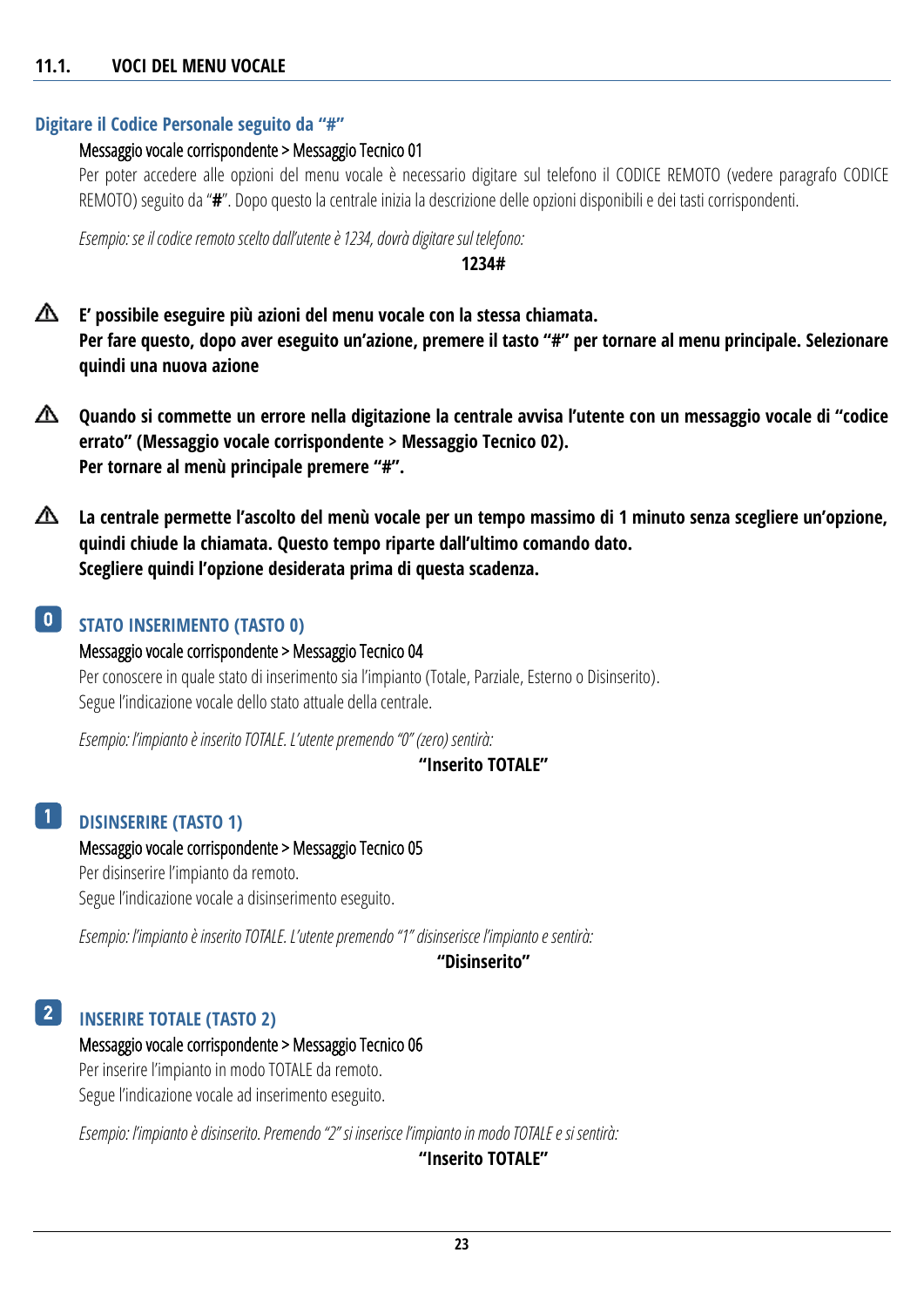#### **INSERIRE PARZIALE (TASTO 3)** 3

Messaggio vocale corrispondente > Messaggio Tecnico 07

Per inserire l'impianto in modo PARZIALE da remoto. Segue l'indicazione vocale ad inserimento eseguito.

*Esempio: l'impianto è disinserito. Premendo "3" si inserisce l'impianto in modo PARZIALE e si sentirà:*

**"Inserito PARZIALE"**

#### **INSERIRE ESTERNO (TASTO 4)** 4

Messaggio vocale corrispondente > Messaggio Tecnico 08 Per inserire l'impianto in modo ESTERNO da remoto.

Segue l'indicazione vocale ad inserimento eseguito.

*Esempio: l'impianto è disinserito. Premendo "4" si inserisce l'impianto in modo ESTERNO e si sentirà:*

#### **"Inserito ESTERNO"**

#### **AMBIENTALE (TASTO 8)** 8

#### Messaggio vocale corrispondente > Messaggio Tecnico 09

Per iniziare l'ascolto – tramite il microfono a bordo della centrale – di ciò che avviene nell'ambiente in cui è installata. Dopo aver digitato "8" inizia l'ascolto ambientale.

L'ascolto ha una durata massima di 2 minuti, poi la centrale chiude la chiamata.

*Esempio: premendo "8" si attiva il microfono a bordo e si sentiranno i suoni dell'ambiente.*

#### **RICHIESTA CREDITO SIM (TASTO 9)** 9

#### Messaggio vocale corrispondente > Messaggio Tecnico 09

Per avviare la richiesta di credito residuo della SIM a bordo della centrale.

Dopo aver digitato "9" la centrale avvisa che la richiesta è stata inoltrata (*Messaggio vocale corrispondente > Messaggio Tecnico 11*). L'utente può chiudere la chiamata.

La centrale (se è stata configurata correttamente e non vi sono errori da parte della rete) richiede il credito residuo all'operatore. Quando riceverà l'SMS di credito residuo lo inoltrerà al numero che ha utilizzato il menu vocale per farne richiesta. L'utente riceverà l'SMS di credito residuo.

*Esempio: la centrale ha a bordo una SIM dell'operatore TIM (programmata con il numero TIM 40916).*

*L'utente preme "9" La centrale chiama il numero 40916, riceve l'SMS di credito residuo e lo inoltra al numero dell'utente L'utente riceve l'SMS di credito residuo al proprio numero.*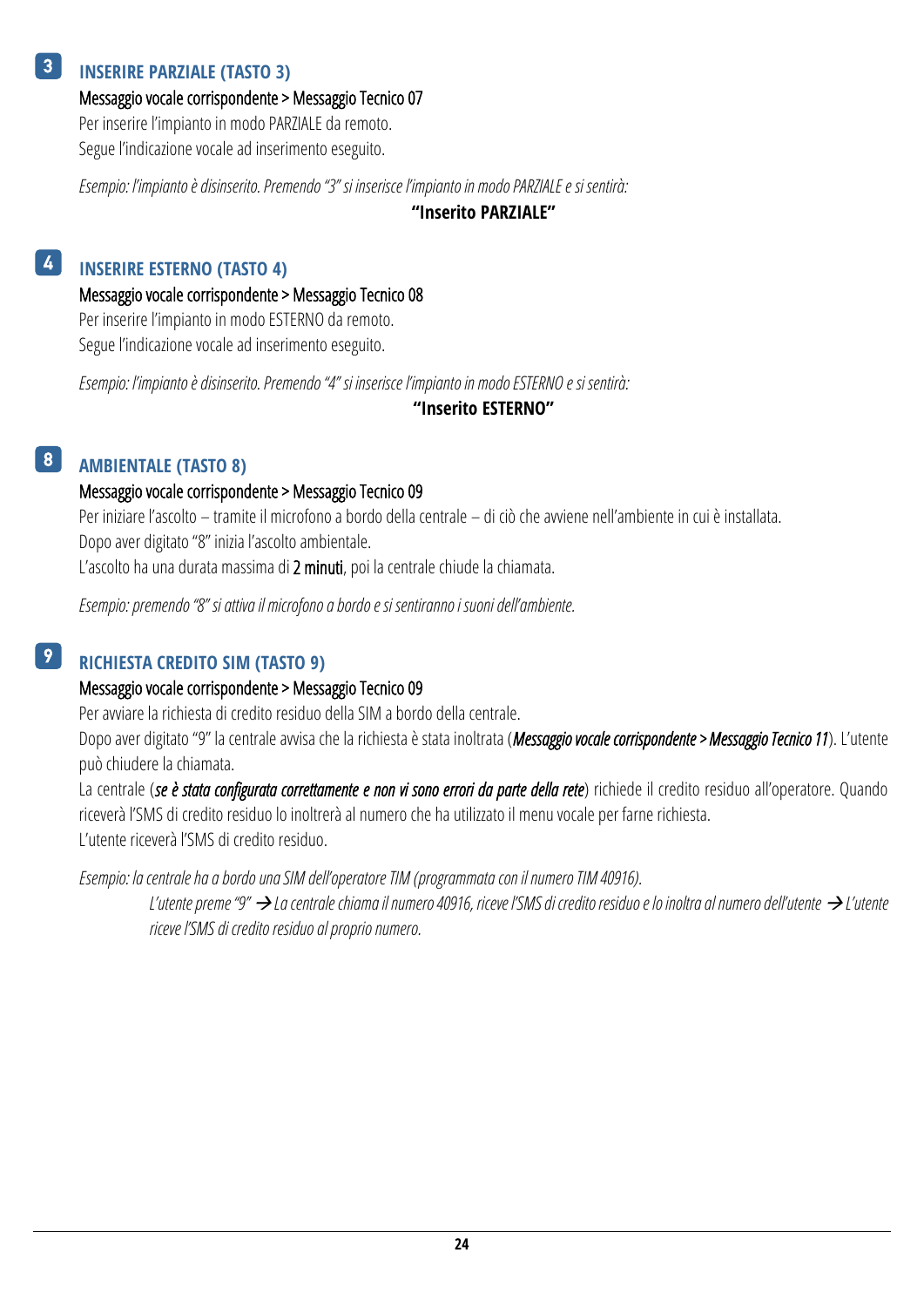## <span id="page-24-0"></span>**12. GESTIONE DELLA CENTRALE TRAMITE GSM**

La centrale può memorizzare fino ad 8 numeri telefonici a cui inviare segnalazioni tramite chiamata vocale e/o messaggi SMS.

### <span id="page-24-1"></span>**12.1. PROGRAMMAZIONE DI FABBRICA**

Tutti i numeri sono programmati in fabbrica con una associazione standard di avvisi da inviare. E' possibile modificare questa programmazione tramite software (solo per installatori).

Memorizzare i numeri telefonici nelle posizioni corrispondenti al tipo di avviso che si desidera ricevere seguendo lo schema seguente.

| Numero      |            | <b>ALLARMI</b> |            | <b>PANICO</b> |            | AL.SILENZ.  |            | <b>24 ORE</b> | <b>STATO ALIM</b> | <b>STATO INS</b> | <b>SUPERVISIONE</b> |
|-------------|------------|----------------|------------|---------------|------------|-------------|------------|---------------|-------------------|------------------|---------------------|
| (posizione) | <b>SMS</b> | <b>VOCE</b>    | <b>SMS</b> | <b>VOCE</b>   | <b>SMS</b> | <b>VOCE</b> | <b>SMS</b> | <b>VOCE</b>   | <b>SMS</b>        | <b>SMS</b>       | <b>SMS</b>          |
|             | SI         | SI             | SI         | SI            | SI         | SI          | ΝO         | <b>NO</b>     | SI                | <b>NO</b>        | SI                  |
| 2           | SI         | SI             | SI         | SI            | SI         | SI          | <b>NO</b>  | <b>NO</b>     | SI                | <b>NO</b>        | <b>NO</b>           |
| 3           | SI         | SI             | <b>NO</b>  | SI            | SI         | SI          | <b>NO</b>  | <b>NO</b>     | ΝO                | <b>NO</b>        | <b>NO</b>           |
| 4           | SI         | SI             | <b>NO</b>  | SI            | SI         | SI          | <b>NO</b>  | <b>NO</b>     | <b>NO</b>         | <b>NO</b>        | <b>NO</b>           |
| 5           | <b>NO</b>  | SI             | <b>NO</b>  | SI            | <b>NO</b>  | SI          | <b>NO</b>  | <b>NO</b>     | ΝO                | <b>NO</b>        | <b>NO</b>           |
| 6           | <b>NO</b>  | SI             | <b>NO</b>  | SI            | <b>NO</b>  | SI          | <b>NO</b>  | <b>NO</b>     | <b>NO</b>         | <b>NO</b>        | <b>NO</b>           |
|             | <b>NO</b>  | SI             | <b>NO</b>  | SI            | <b>NO</b>  | SI          | <b>NO</b>  | <b>NO</b>     | <b>NO</b>         | <b>NO</b>        | <b>NO</b>           |
| 8           | ΝO         | ΝO             | <b>NO</b>  | <b>NO</b>     | <b>NO</b>  | ΝO          | <b>NO</b>  | <b>NO</b>     | <b>NO</b>         | SI               | <b>NO</b>           |

#### ∧ **IN CASO DI ALLARME VENGONO PRIMA INVIATI TUTTI GLI SMS POI EFFETTUATE TUTTE LE CHIAMATE**

### **DURANTE L'INVIO DEGLI SMS LA CENTRALE VISUALIZZA SUL DISPLAY:**

INVIO EVENTO

#### **SMS**

- Stato inserimento: ad ogni inserimento/disinserimento viene inviato un SMS contenente il nuovo stato di attivazione e chi ha operato.
- Allarme: segnalazione di allarme in corso.
- Panico: avviso di evento PANICO.
- Allarme Silenzioso: avviso di evento ALLARME SILENZIOSO.
- Supervisione: informazione di corretto funzionamento del modem interno (di fabbrica l'avviso ha cadenza mensile).
- Stato Alimentazione: segnalazione di mancanza/ripristino della rete elettricae stato batteria.

#### **CHIAMATA VOCE**

Chiamata vocale: avviso in caso di eventi di allarme, panico o allarme silenzioso.

- ⚠ **DURANTE LA CHIAMATA VOCALE DI ALLARME, E' POSSIBILE BLOCCARE LA CHIAMATA IN CORSO SEMPLICEMENTE DIGITANDO SULLA TASTIERA DEL TELEFONO IL CODICE "0#" (ZERO + #).**
- △ **DURANTE LA CHIAMATA VOCALE DI ALLARME, E' POSSIBILE AZZERARE LA CODA DI SMS E CHIAMATE (LA CENTRALE RIMANE INSERITA) SEMPLICEMENTE DIGITANDO SULLA TASTIERA DEL TELEFONO IL CODICE "xxxx#" (CODICE REMOTO + #). GLI EVENTI ALLARME SILENZIOSO E PANICO NON VENGONO BLOCCATI.**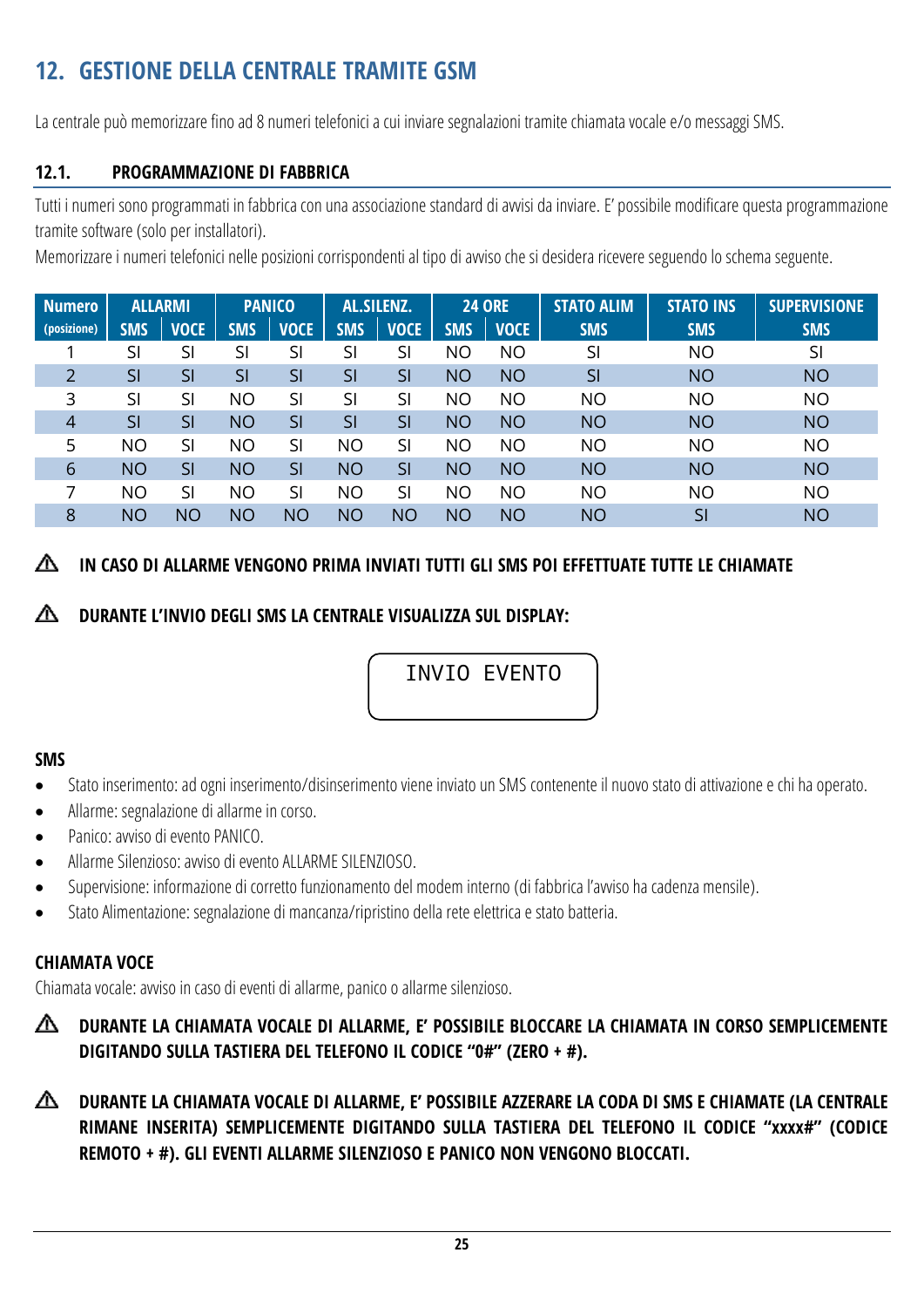Æ. **DURANTE LA CHIAMATA VOCALE DI ALLARME, E' POSSIBILE FAR SMETTERE LA SUONATA DELLE SIRENE E AZZERARE LA CODA DI SMS E CHIAMATE (LA CENTRALE RIMANE INSERITA) SEMPLICEMENTE DIGITANDO SULLA TASTIERA DEL TELEFONO IL CODICE "1#" (UNO + #).**

### <span id="page-25-0"></span>**12.2. CODICE REMOTO**

Il CODICE REMOTO è un codice di sicurezza da inserire nei comandi SMS e per accedere al Menu Vocale. La centrale ignora qualsiasi comando con Codice Remoto errato. Di fabbrica è:

0 0 0 0 (*quattro zeri*)

ed è modificabile dall'utente e dall'installatore.

#### ∧ **PER MOTIVI DI SICUREZZA SI RACCOMANDA DI PERSONALIZZARE SEMPRE IL CODICE REMOTO DI FABBRICA!**

#### <span id="page-25-1"></span>**12.3. COMPORTAMENTO DELLA CENTRALE**

In caso di allarme, la centrale invia prima tutti gli sms e poi inizia a chiamare il primo numero abilitato all'opzione chiamata, per il numero di volte impostato. Poi – in sequenza – chiama il secondo numero abilitato per il numero di volte impostato… e cosi via sino a chiamare tutti i numeri abilitati alla chiamata.

Quindi, se si vuole che la centrale chiami velocemente tutti i numeri:

- impostare un numero di chiamate pari a uno (*modificabile dall'installatore*) *oppure*
- chi riceve la chiamata, dopo aver ascoltato il messaggio, deve bloccare digitando **0#** (vedere "Blocco chiamate in corso", paragrafo 12) la sua chiamata. Il combinatore passa subito al successivo numero in memoria.

### <span id="page-25-2"></span>**12.4. FUNZIONE "SINGOLO SMS" (MODIFICABILE DALL'INSTALLATORE)**

In caso di rilevazione di più zone durante lo stesso ciclo di allarme e se è disabilitata la funzione "Singolo SMS", la centrale invia un SMS per ogni rilevazione delle zone, in modo da ricostruire il percorso degli eventi e sapere cosa sta succedendo in caso di allarme.

Se "Singolo SMS" è abilitato, per ogni ciclo di allarme, verrà inviato un solo sms a tutti i numeri inseriti ed abilitati relativo al primo sensore che ha fatto partire l'allarme; successivamente la centrale effettua le chiamate con la procedura descritta sopra.

#### <span id="page-25-3"></span>**12.5. COMANDI SMS**

La centrale – se dotata di SIM attiva – è sempre predisposta alla ricezione di comandi SMS.

## **OGNI COMANDO SMS DEVE INIZIARE CON IL CODICE REMOTO (INDICATO DI SEGUITO CON "XXXX")**

## **LA CENTRALE ACCETTA COMANDI SMS DA QUALSIASI NUMERO DI TELEFONO**

## **I COMANDI SMS CONTENGONO DEGLI SPAZI AL LORO INTERNO CHE DEVONO ESSERE INSERITI COME INDICATO!**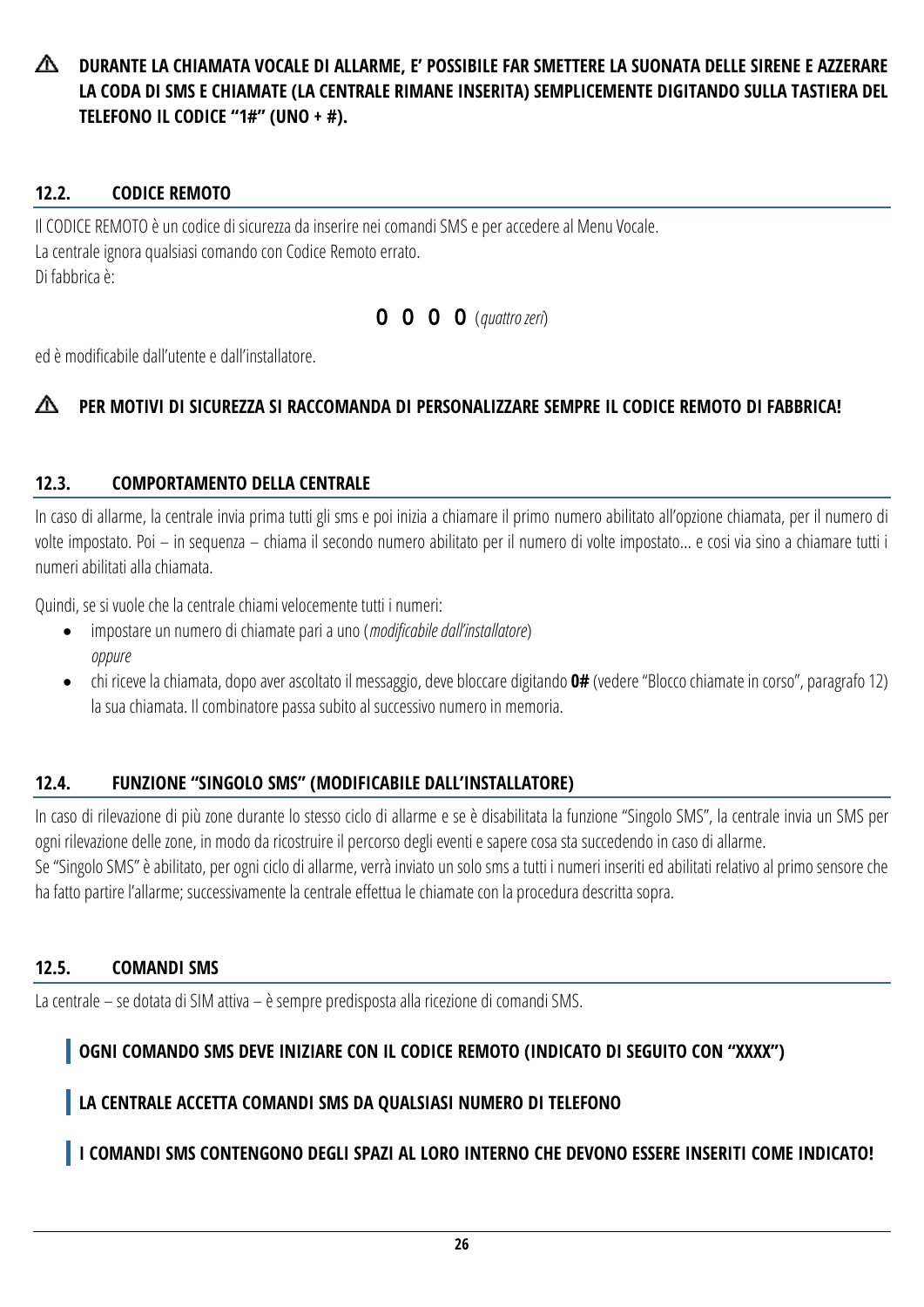| Comando                     | <b>Funzione</b>                                                                                                  |                                                               |  |  |
|-----------------------------|------------------------------------------------------------------------------------------------------------------|---------------------------------------------------------------|--|--|
| xxxx#date ddmmyy            | Modifica la data della centrale. Il formato da inserire è:<br>$dd =$ giorno<br>$mm = mese$                       | $yy = anno$                                                   |  |  |
| xxxx#time hhmm              | Modifica l'ora della centrale. Il formato da inserire è:<br>$hh = ora$<br>$mm = minuti$                          |                                                               |  |  |
| xxxx#alerton                | Abilita la funzione Alert                                                                                        |                                                               |  |  |
| xxxx#alertoff               | Disabilita la funzione Alert                                                                                     |                                                               |  |  |
| xxxx#out Nonttt             | Accende il relè AUX- $N(N = 1 o 2)$ per ttt secondi (da 001 a 999)                                               |                                                               |  |  |
| xxxx#out Non                | Accende il relè AUX-N                                                                                            |                                                               |  |  |
| xxxx#out Noff               | Spegne il relè AUX-N                                                                                             |                                                               |  |  |
| xxxx#temp NonII             | Accende il relè AUX-N per termoregolazione a $\Pi$ gradi, per 24 ore                                             |                                                               |  |  |
| xxxx#temp Noff              | Disattiva il relè AUX-N per termoregolazione                                                                     |                                                               |  |  |
| xxxx#instot                 | Inserimento totale                                                                                               | La centrale risponde con un SMS di                            |  |  |
| xxxx#inspar                 | Inserimento parziale                                                                                             | conferma dell'inserimento remoto, con                         |  |  |
| xxxx#insext                 | Inserimento esterno                                                                                              | indicazione delle eventuali porte aperte                      |  |  |
| xxxx#disins                 | Disinserimento                                                                                                   |                                                               |  |  |
| xxxx#stop                   | Stop chiamate: ferma tutte le chiamate in corso                                                                  |                                                               |  |  |
| xxxx#status                 | Restituisce stato inserimento centrale e stato delle uscite                                                      |                                                               |  |  |
| xxxx#signal                 | Restituisce il livello del segnale GSM modem                                                                     |                                                               |  |  |
| xxxx#listen                 | Ascolto ambientale fino a 5 minuti                                                                               |                                                               |  |  |
| xxxx#config                 | Restituisce configurazione num. telefoni attuale                                                                 |                                                               |  |  |
| xxxx#riccre                 | Richiesta credito SIM: la centrale risponde con SMS di credito residuo                                           |                                                               |  |  |
| xxxx#num <u>n</u> yyyyyyyyy | Programmazione numero di telefono "wwwwy" in posizione "n"                                                       |                                                               |  |  |
| <u>xxxx</u> #del <u>n</u>   | Cancellazione del numero di telefono in posizione "n"                                                            |                                                               |  |  |
| xxxx#scad DDD               | Imposta il numero di giorni DDD per il promemoria di "SIM in scadenza"                                           |                                                               |  |  |
| xxxx#extincl                | Include i sensori E agli inserimenti Totale e Parziale                                                           |                                                               |  |  |
| xxxx#extescl                | Esclude i sensori E agli inserimenti Totale e Parziale                                                           |                                                               |  |  |
| xxxx#version                | Richiede la versione della centrale: il richiedente riceve un SMS con la versione della centrale                 |                                                               |  |  |
| xxxx#eiv D                  | Tempo di "esistenza in vita" del modem GSM<br>$\underline{D}$ è il valore del tempo secondo la tabella seguente: |                                                               |  |  |
|                             | $D = 0 \rightarrow 12$ ore<br>$D = 1 \rightarrow 24$ ore                                                         | $D = 3 \rightarrow 72$ ore<br>$D = 4 \rightarrow 1$ settimana |  |  |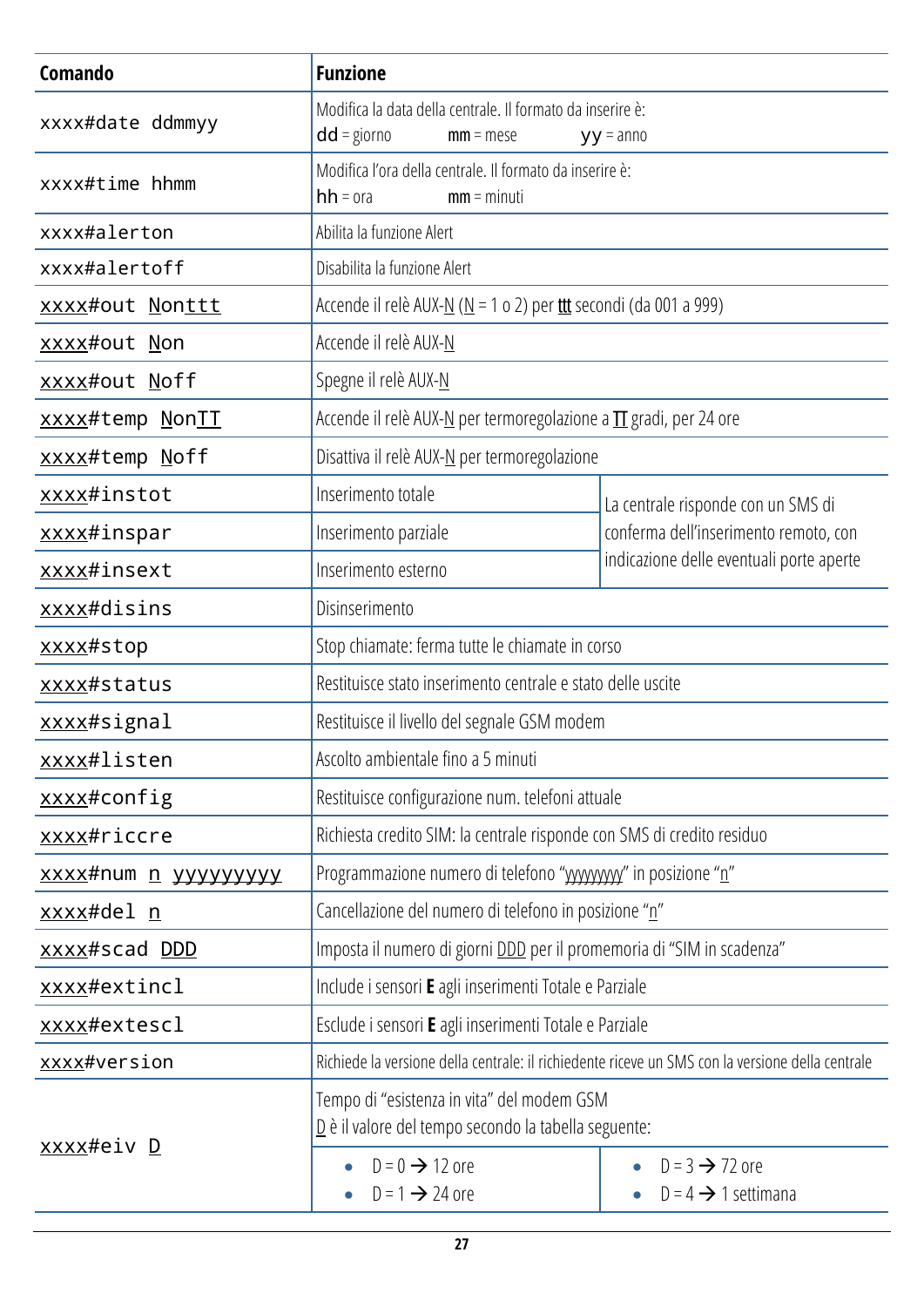| • $D = 2 \rightarrow 48$ ore |                                                                     | • $D = 5 \rightarrow 1$ mese |  |  |
|------------------------------|---------------------------------------------------------------------|------------------------------|--|--|
| xxxx#abilrem                 | Abilita la comunicazione da remoto (programmazione remota via GPRS) |                              |  |  |
| xxxx#fineabilrem             | Disabilita la comunicazione da remoto                               |                              |  |  |

### **AD OGNI SMS DI COMANDO RICEVUTO, LA CENTRALE RISPONDE SEMPRE CON UN SMS DI CONFERMA O ERRORE**

#### <span id="page-27-0"></span>**12.6. AGGIUNGERE NUMERI ALLA RUBRICA**

Inviare un messaggio SMS per ogni numero da aggiungere. Il testo del messaggio SMS è(spazi compresi):

#### xxxx#num n qqqqqqqqqqqq

xxxx Codice Combinatore di sicurezza

n Posizione di memoria da 1 a 8

qqqqqqqqq Numero di telefono da memorizzare preceduto dal prefisso internazionale senza lo 00 (per l'Italia è 39)

*Esempio*: Numero di cellulare da programmare: 3334444444 Codice Remoto: 0000 (di fabbrica) Posizione di memoria in cui inserire il numero: 3 SMS di comando da inviare:

#### 0000#num 3 393334444444

(le cifre "39" prima del numero sono state inserite per le chiamate di un numero italiano)

E' possibile programmare il combinatore interno per effettuare chiamate anche verso numeri di rete fissa.

### **LA POSIZIONE DI MEMORIA NUMERO 1 È SPECIALE E PUÒ CONTENERE SOLAMENTE UN NUMERO GSM (LA SCADENZA SIM VIENE INVIATA SOLO A QUESTO NUMERO).**

*Esempio*: Il sig. Rossi vuole ricevere una chiamata dalla centrale in caso di allarme sul numero di rete fissa 011.77.55.333 (potrebbe essere il numero della seconda casa o di un parente); programmerà (come ha fatto nell'esempio precedente, via SMS) nella centrale anche questo numero così:

#### 0000#num 5 390117755333

#### <span id="page-27-1"></span>**12.7. CANCELLAZIONE NUMERO TELEFONICO**

Per cancellare un numero di telefono in memoria:

xxxx#del *n* Cancellazione del numero memorizzato in posizione "n"

*Esempio*: in memoria, in posizione 5, è presente il numero di telefono 011.77.55.333. Il sig. Rossi vuole cancellare questo numero, quindi invia l'SMS seguente (il codice di sicurezza è 0000):

0000#del 5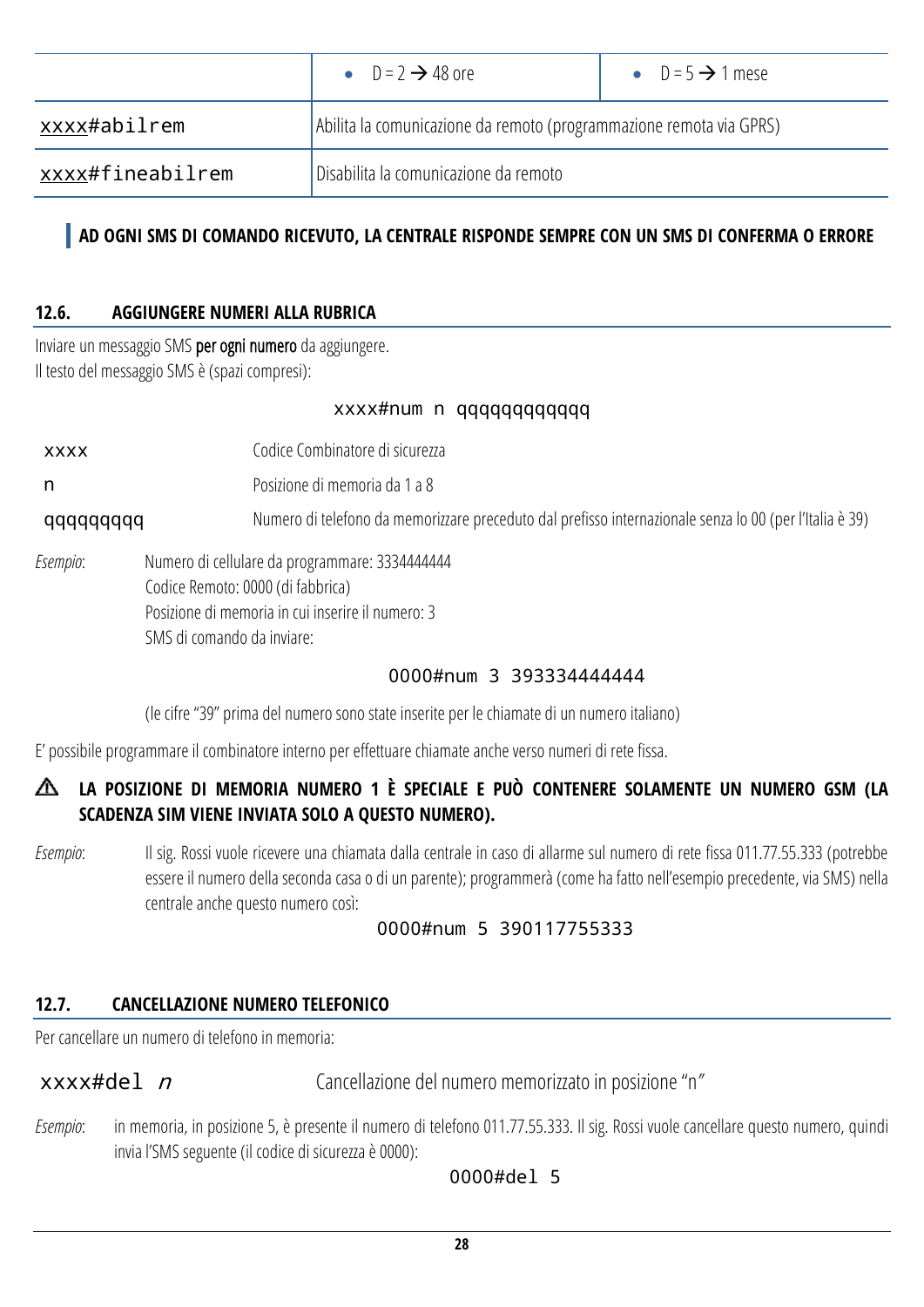#### <span id="page-28-0"></span>**12.8. NUMERI PUBBLICA EMERGENZA**

E' possibile programmare i numeri di pubblica emergenza (esempio: 112, 113, 118…) in modo analogo agli altri numeri telefonici, OMETTENDO il prefisso internazionale 39:

*Esempio*: Il sig. Rossi vuole ricevere programmare il numero della Polizia di Stato:

#### 0000#num 5 113

#### <span id="page-28-1"></span>**12.9. RICHIESTA CREDITO SIM**

Per conoscere il credito residuo della scheda SIM in centrale, impostare correttamente in centrale il tipo di SIM (vedere MANUALE INSTALLATORE) ed inviare il seguente comando:

xxxx#riccre Avvia la richiesta credito SIM all'operatore telefonico: la centrale risponde con SMS di credito residuo. In caso di connessione fallita la centrale invia "Nessuna risposta da operatore riprovare più tardi".

La centrale richiede il credito residuo all'operatore e invia l'informazione ricevuta al numero che ha inviato la richiesta. Possono essere gestiti anche gli *SMS speciali di servizio sul credito* degli operatori TIM e VODAFONE.

#### <span id="page-28-2"></span>**12.10. COMANDO SMS PER PROMEMORIA SCADENZA SIM**

Tra le funzioni programmabili via SMS è importante evidenziare la possibilità di impostare la scadenza SIM della centrale per esserne automaticamente avvertiti.

Si imposta il numero di giorni dopo i quali la centrale invierà un SMS di scadenza della SIM. Se il numero di giorni è impostato a "0" (zero) questo servizio è disattivato.

xxxx#scad yyy Fissa un promemoria di scadenza SIM fra yyy giorni.

- **L'AVVISO DI SCADENZA SIM VERRÀ INVIATO DALLA CENTRALE SOLAMENTE AL NUMERO MEMORIZZATO IN POSIZIONE 1 DEL COMBINATORE.**
- ∧ **DOPO AVER RAGGIUNTO LA SCADENZA ED AVER TRASMESSO L'SMS, QUESTA FUNZIONE È DISATTIVATA. PERTANTO È NECESSARIO REIMPOSTARE I GIORNI DI SCADENZA CON UN NUOVO SMS.**

#### <span id="page-28-3"></span>**12.11. NOTE GENERALI SUGLI SMS**

Tutti gli SMS inviati dalla centrale contengono una prima riga che descrive l'evento avvenuto e una seconda riga con la data/ora dell'evento.

"Zona Radio 01 R 10:07 11/10/11"

**Riga di evento Data e ora**

Eventi di allarme: la prima riga descrive l'evento generato e contiene il nome del sensore (impostato da software) e il qualificatore dell'evento (esempio porta aperta, tapparella, …).

I qualificatori possono essere:

| ALLARME AUTOESCLUSIONE  | TAMPER SENSORE RADIO     |
|-------------------------|--------------------------|
| ALLARME CTSR TAPPARELLA | MOSKITO SENSORE FRONTALE |
| ALLARME CTSR URTO       | MOSKITO SENSORE SINISTRO |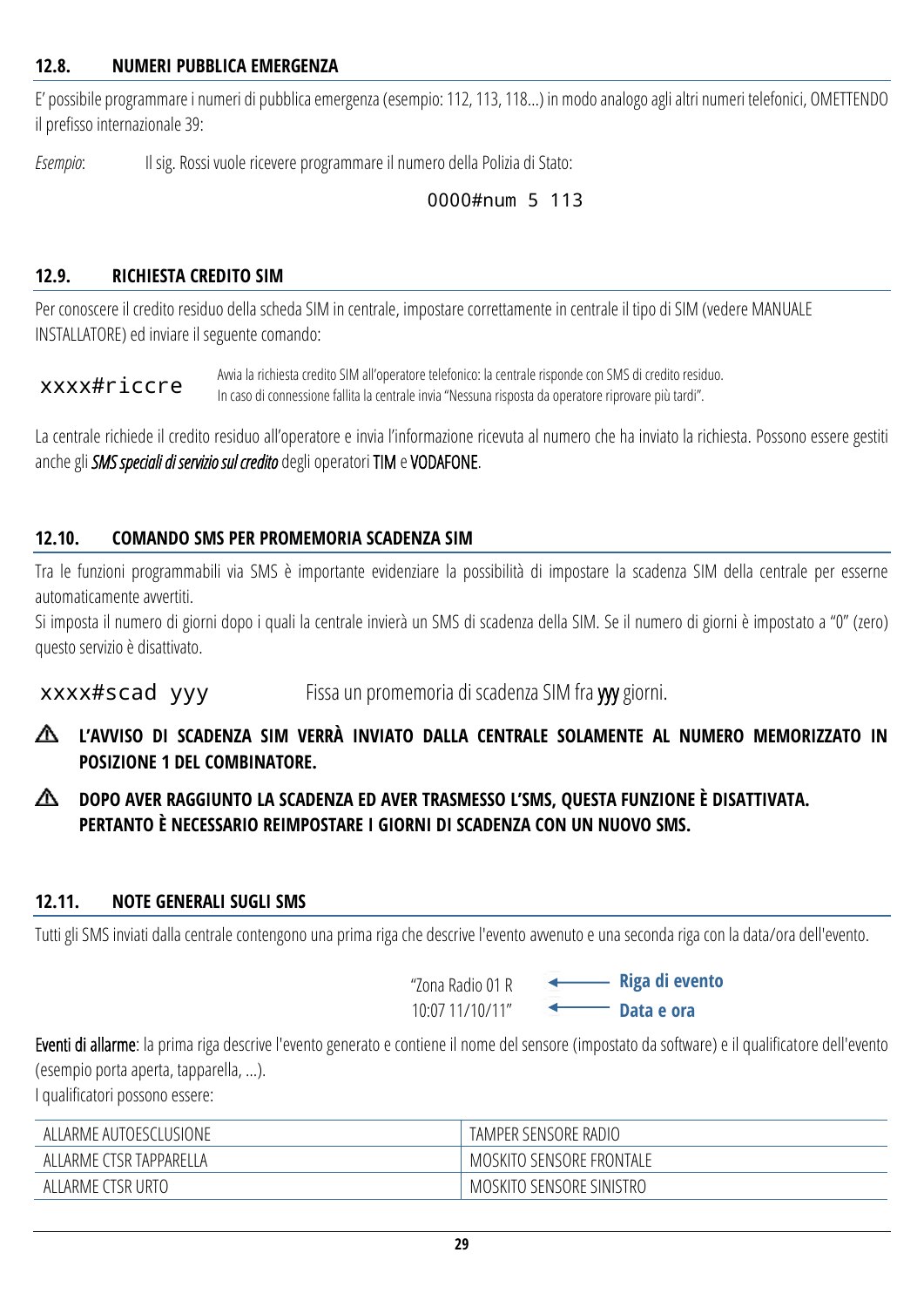| ALLARME CTSR CONTATTO ESTERNO | MOSKITO SENSORE DESTRO    |
|-------------------------------|---------------------------|
| ALLARME CTSR CONTATTO INTERNO | MOSKITO ELUSIONE SINISTRO |
| SUPERVISIONE MANCATA          | MOSKITO MASKING           |
| BATTERIA BASSA SENSORE RADIO  | MOSKITO ELUSIONE DESTRO   |

Eventi "speciali": utilizzano le scritte impostate nella scheda "messaggi" (software):

| ALLARME TAMPER FILO      | ALLARME ASSENZA RETE |
|--------------------------|----------------------|
| ALLARME ACCECAMENTO      | ALLARME RITORNO RETE |
| ALLARME BATTERIA BASSA   | ALLARME EFFRAZIONE   |
| ALLARME BATTERIA RITORNO |                      |

Eventi di cambio stato: la prima riga contiene il nome dell'inseritore (impostato da software) e una lettera che descrive il tipo di inserimento:

| -<br>lotale<br>$\overline{\phantom{0}}$ | --<br>†≏rno<br>$\overline{\phantom{a}}$<br>$\overline{\phantom{0}}$<br>LSU<br>-                   |
|-----------------------------------------|---------------------------------------------------------------------------------------------------|
| Parziale<br>-                           | $\sim$<br>JISIr<br>$\overline{\phantom{a}}$<br>$\overline{\phantom{a}}$<br>N.<br>ાા<br>1.1V.<br>້ |

Eventi "speciali" per gli inseritori: utilizzano la descrizione impostata nella scheda "messaggi" (software):

| PANICO                 | <b>COERCIZIONE</b>              |
|------------------------|---------------------------------|
| LEALLARME              | <b>SIM</b><br><b>CADENZA S'</b> |
| INVIO SMS SUPERVISIONE |                                 |

In caso di errori: vengono inviati degli SMS in risposta ai comandi SMS inviati dall'utente:

| Error: NO Valid Command. Il comando non è scritto correttamente | Se l'invio Contact-ID GPRS fallisce viene inviato un SMS con l'evento |  |
|-----------------------------------------------------------------|-----------------------------------------------------------------------|--|
| Error: NO Valid Code. Il Codice Remoto non è corretto           | al numero di telefono (se impostato)                                  |  |

#### <span id="page-29-0"></span>**12.12. SINTASSI DI CREAZIONE DEI MESSAGGI**

Elementi generali: [Ora] (formato: "hh:mm") [Data] (formato: "gg/mm/aa") Eventi di allarme [Nome sensore] + [Tipo sensore] + [Evento allarme] + [Ora] + [Data] Formato [Nome sensore] The sensore]  $\frac{1}{2}$   $\frac{1}{2}$   $\frac{1}{2}$   $\frac{1}{2}$   $\frac{1}{2}$   $\frac{1}{2}$   $\frac{1}{2}$   $\frac{1}{2}$   $\frac{1}{2}$   $\frac{1}{2}$   $\frac{1}{2}$   $\frac{1}{2}$   $\frac{1}{2}$   $\frac{1}{2}$   $\frac{1}{2}$   $\frac{1}{2}$   $\frac{1}{2}$   $\frac{1}{2}$   $\frac{1}{2}$   $\frac$ [Tipo sensore] "(R)" Ritardato "(I)" Istantaneo [Evento allarme] "Autoesclusione" "CTSR Interno" "CTSR Tapparella" "SPV Mancata" "CTSR Urto" "LWB" "CTSR Esterno" "Tamper" Esempio: Zona Radio 01 R

10:07 11/10/11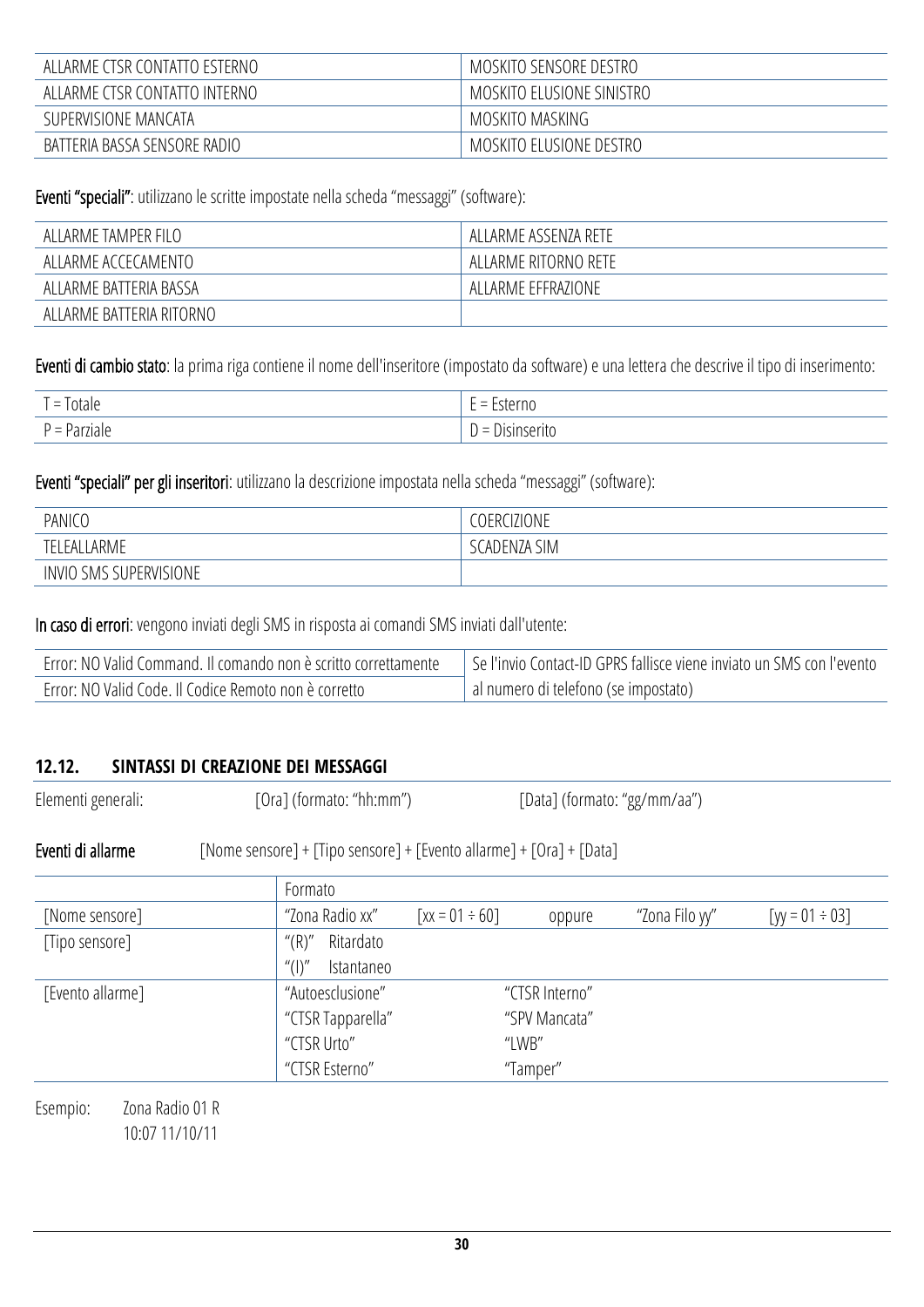#### Eventi speciali allarmi [Evento speciale allarme] + [Ora] + [Data]

|                           | Formato          |                    |  |
|---------------------------|------------------|--------------------|--|
| [Evento speciale allarme] | "Tamper filo"    | "Ritorno batteria" |  |
|                           | "Accecamento"    | "Assenza rete"     |  |
|                           | "Batteria bassa" | "Ritorno rete"     |  |

Esempio: Accecamento 21:10 12/10/11

Eventi cambio di stato (attivazione impianto) [Nome inseritore] + [Tipo inserimento] + [Ora] + [Data]

|                    | Formato                                           |                                                      |
|--------------------|---------------------------------------------------|------------------------------------------------------|
| [Nome inseritore]  | "Inseritore xx"                                   |                                                      |
|                    | $xx = 01 \div 24$                                 |                                                      |
| [Tipo inserimento] | Totale<br>$^{\prime\prime\prime}$                 | $^{\prime\prime}$ $\Gamma^{\prime\prime}$<br>Esterno |
|                    | $^{\prime\prime}$ D $^{\prime\prime}$<br>Parziale | $^{\prime\prime}$ D $^{\prime\prime}$<br>Disinserito |

Esempio: Inseritore 01 T 18:20 13/10/11

#### **Eventi speciali inseritori** [Evento speciale inseritori] +  $[Ora]$  +  $[Data]$

|                              | Formato            |                   |
|------------------------------|--------------------|-------------------|
| [Evento speciale inseritori] | "Panico"           | "Coercizione"     |
|                              | "Alr. Silenzioso"  | "SIM in scadenza" |
|                              | "SMS Supervisione" |                   |

Esempio: SMS Supervisione 21:04 12/10/11

## <span id="page-30-0"></span>**13. BLOCCO CHIAMATE IN CORSO**

Durante una chiamata di allarme è possibile bloccare le chiamate, gli SMS e la suonata sirena, secondo lo schema seguente. Digitare sulla tastiera del telefono che sta ricevendo la chiamata i seguenti comandi.

O# Blocca solo la chiamata in corso.

- xxxx# Blocca tutte le chiamate e gli SMS in corso (tranne SMS diallarme silenzioso e panico). xxxx è il Codice Remoto
- 1# Blocca tutte le chiamate e gli SMS in coda e silenzia la suonata delle sirene (la centrale rimane inserita).